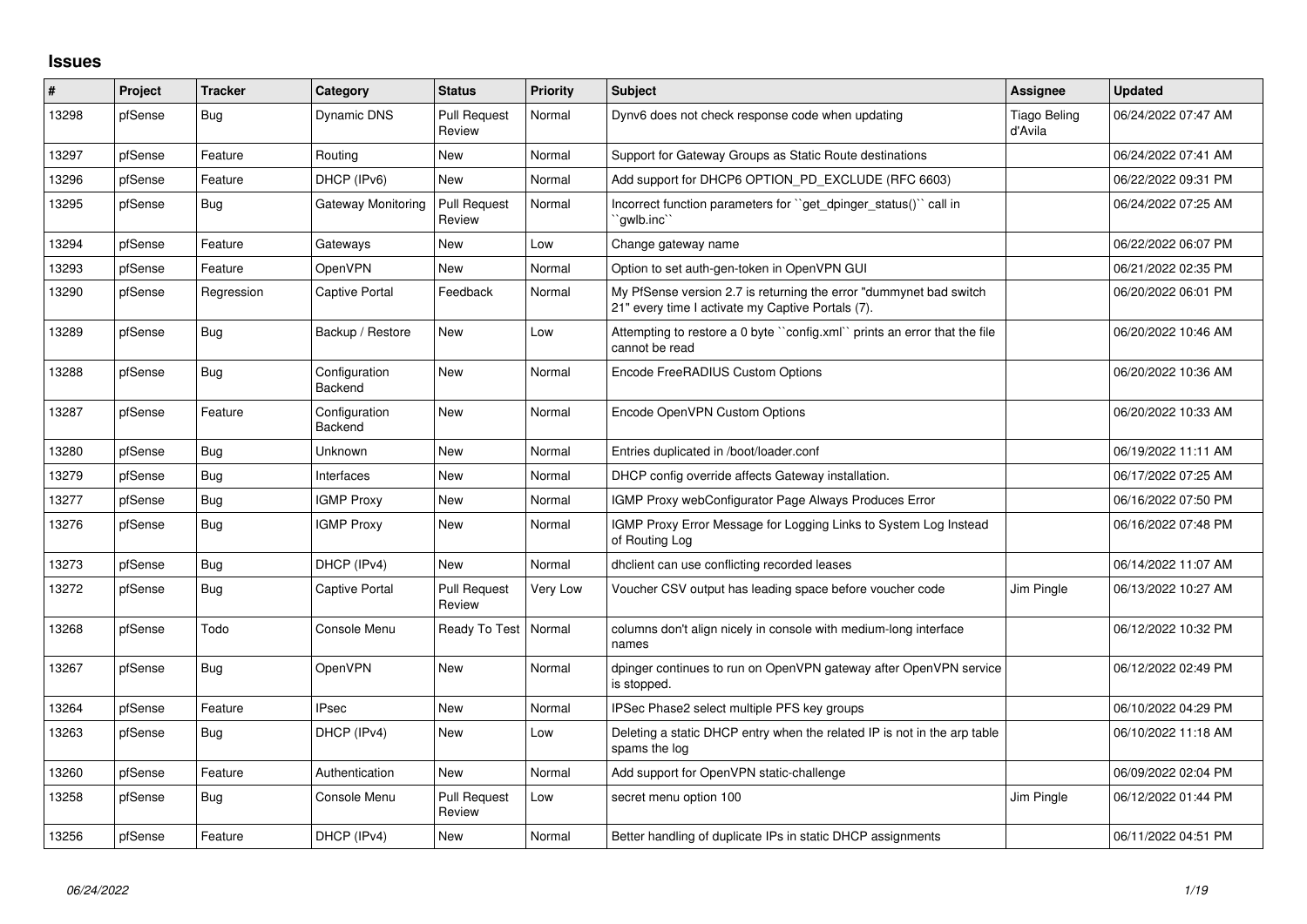| #     | Project | <b>Tracker</b> | Category              | <b>Status</b>                 | <b>Priority</b> | <b>Subject</b>                                                                                              | <b>Assignee</b>     | <b>Updated</b>      |
|-------|---------|----------------|-----------------------|-------------------------------|-----------------|-------------------------------------------------------------------------------------------------------------|---------------------|---------------------|
| 13254 | pfSense | Bug            | <b>DNS Resolver</b>   | New                           | Normal          | DNS resolver does not update "unbound.conf" file during link down<br>events                                 |                     | 06/08/2022 07:55 AM |
| 13253 | pfSense | <b>Bug</b>     | DHCP (IPv6)           | <b>New</b>                    | Normal          | dhcp6c" is not restarted when applying settings when multiple WANs<br>are configured for DHCP6              |                     | 06/06/2022 02:58 PM |
| 13252 | pfSense | Bug            | Upgrade               | <b>New</b>                    | Normal          | reduce frequency of php-fpm socket connection attempts from<br>check reload status                          |                     | 06/12/2022 11:11 AM |
| 13250 | pfSense | Todo           | DHCP (IPv4)           | <b>New</b>                    | Very Low        | Clean up DHCP Server option language                                                                        | Jim Pingle          | 06/06/2022 07:32 AM |
| 13249 | pfSense | <b>Bug</b>     | Console Menu          | New                           | Normal          | Running playback comands multiple times results in PHP error                                                |                     | 06/06/2022 07:02 AM |
| 13248 | pfSense | Regression     | DHCP (IPv6)           | <b>New</b>                    | Normal          | IPv6 Router Advertisements runs when config.xml does not contain an<br>entry for the interface              |                     | 06/05/2022 07:44 PM |
| 13245 | pfSense | Feature        | Aliases / Tables      | <b>Pull Request</b><br>Review | Normal          | Type column on Alias lists                                                                                  | Jim Pingle          | 06/06/2022 07:09 AM |
| 13244 | pfSense | Feature        | Web Interface         | <b>New</b>                    | Normal          | Add help text under Timezone settings in the GUI                                                            |                     | 06/03/2022 01:00 PM |
| 13243 | pfSense | <b>Bug</b>     | OpenVPN               | <b>Pull Request</b><br>Review | Normal          | OpenVPN status for multi-user VPN shows info icon to display<br>RADIUS rules when there are none to display | Marcos<br>Mendoza   | 06/19/2022 05:53 PM |
| 13242 | pfSense | Feature        | Gateway Monitoring    | New                           | Normal          | Enhancements to static route creation/deletion for dpinger monitor IPs                                      |                     | 06/03/2022 11:20 AM |
| 13240 | pfSense | <b>Bug</b>     | Rules / NAT           | <b>New</b>                    | Normal          | Dynamic NPt entry UI has a couple quirks                                                                    |                     | 06/02/2022 09:32 PM |
| 13237 | pfSense | <b>Bug</b>     | DHCP (IPv6)           | New                           | Normal          | dhcp6c script cannot be executed safely                                                                     |                     | 06/01/2022 11:20 AM |
| 13228 | pfSense | <b>Bug</b>     | Interfaces            | New                           | Normal          | Recovering interface gateway may not be added back into gateway<br>groups and rules when expected           | Jim Pingle          | 05/28/2022 01:14 PM |
| 13227 | pfSense | Feature        | <b>IPsec</b>          | New                           | High            | Enable IPSec Virtual IP Pool assignment by Radius for Mobile Users -<br>SIMPLE FIX                          |                     | 05/27/2022 10:15 AM |
| 13226 | pfSense | <b>Bug</b>     | Captive Portal        | Confirmed                     | Normal          | Captive Portal doesn't disconnect established OpenVPN link                                                  | Reid Linnemann      | 05/30/2022 10:38 AM |
| 13225 | pfSense | <b>Bug</b>     | Interfaces            | <b>New</b>                    | Normal          | Bridges with QinQ interfaces not properly set up at boot                                                    | <b>Viktor Gurov</b> | 05/27/2022 08:19 AM |
| 13224 | pfSense | Bug            | Notifications         | <b>New</b>                    | Normal          | Email notification flood when UPS (NUT) and WAN send notifications                                          |                     | 05/27/2022 01:58 AM |
| 13222 | pfSense | Bug            | UPnP/NAT-PMP          | New                           | Normal          | CARP IP does not listen for NAT-PMP packets                                                                 |                     | 05/26/2022 02:28 PM |
| 13220 | pfSense | Feature        | Captive Portal        | <b>New</b>                    | Very Low        | Voucher per-roll bandwidth restrictions and traffic quotas                                                  |                     | 05/26/2022 08:16 AM |
| 13219 | pfSense | Feature        | Captive Portal        | New                           | Very Low        | Enable/Disable single voucher roll                                                                          |                     | 05/26/2022 08:14 AM |
| 13218 | pfSense | <b>Bug</b>     | Interfaces            | <b>Pull Request</b><br>Review | Normal          | GIF-based interface MTU is assigned to parent interface on boot when<br>parent interface is a LAGG          | <b>Viktor Gurov</b> | 05/27/2022 05:25 AM |
| 13217 | pfSense | Bug            | DHCP (IPv4)           | New                           | Normal          | dhelient using default pid file location which does not exist                                               | <b>Viktor Gurov</b> | 05/26/2022 08:09 AM |
| 13215 | pfSense | <b>Bug</b>     | <b>Captive Portal</b> | Assigned                      | Normal          | Allowed MAC/IP/Hostname traffic counts for authorized users                                                 | Reid Linnemann      | 05/31/2022 05:31 PM |
| 13187 | pfSense | Documentation  | Upgrade               | New                           | Normal          | Azure Frequently asked questions                                                                            |                     | 05/20/2022 06:52 AM |
| 13168 | pfSense | Feature        | Dashboard             | New                           | Low             | Multiple Dashboard views for a single user                                                                  |                     | 05/16/2022 07:53 AM |
| 13167 | pfSense | <b>Bug</b>     | Dynamic DNS           | <b>New</b>                    | Normal          | phpDynDNS: DigitalOcean ddns update fails (bad request, invalid<br>character '-' in request id)             |                     | 06/16/2022 09:30 PM |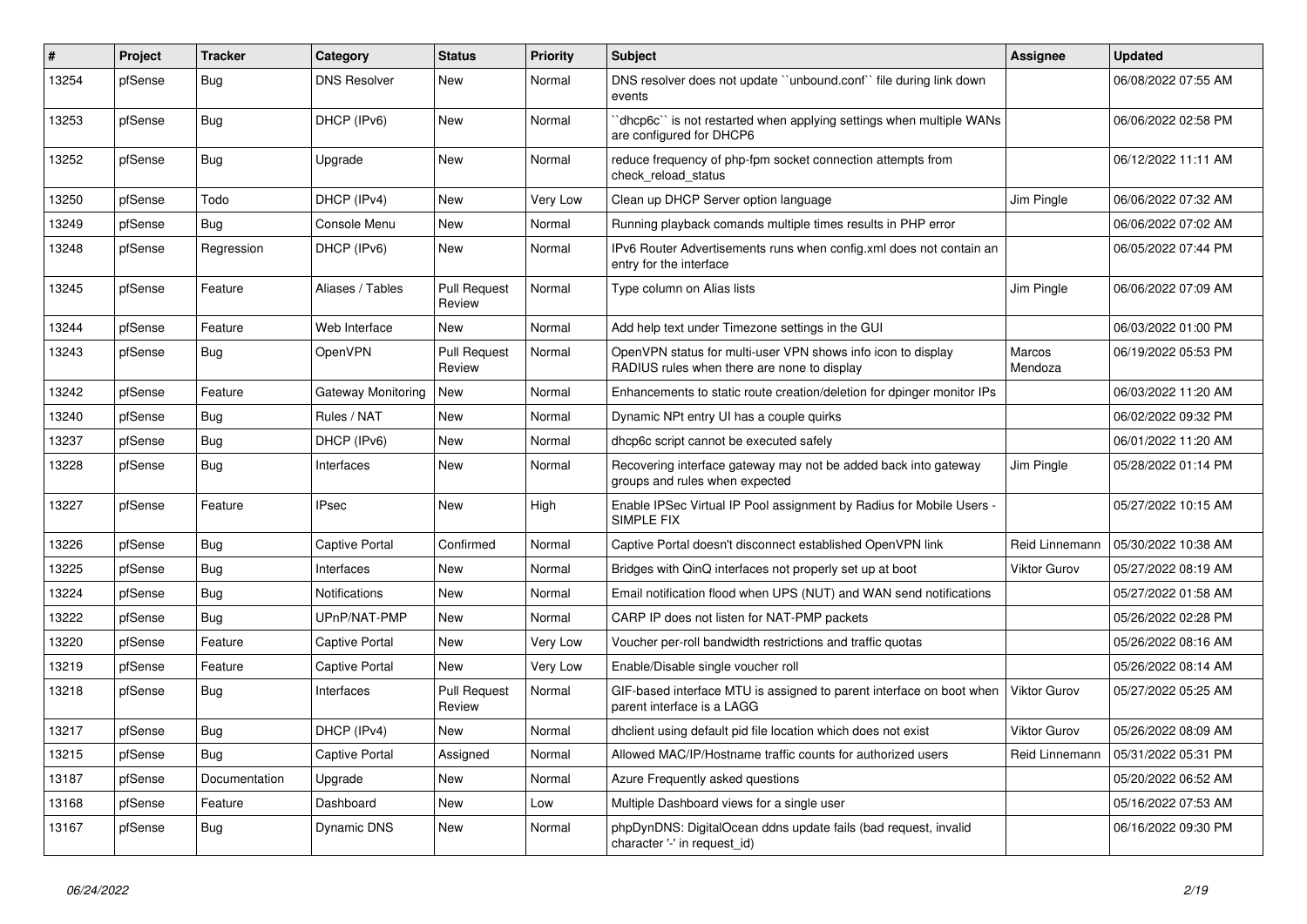| #     | Project | <b>Tracker</b> | Category                        | <b>Status</b>                 | Priority | <b>Subject</b>                                                                                                                      | <b>Assignee</b>   | <b>Updated</b>      |
|-------|---------|----------------|---------------------------------|-------------------------------|----------|-------------------------------------------------------------------------------------------------------------------------------------|-------------------|---------------------|
| 13165 | pfSense | Feature        | Dashboard                       | <b>Pull Request</b><br>Review | Normal   | Feat: live update for Services dashboard widget                                                                                     |                   | 05/15/2022 01:48 AM |
| 13161 | pfSense | Feature        | Web Interface                   | New                           | Very Low | FLASH PORT'S LED button, to help quickly find port that need to be<br>connected to patch&cable                                      |                   | 05/14/2022 06:35 AM |
| 13159 | pfSense | Todo           | Web Interface                   | New                           | Very Low | Decrease distance between img-buttons in webGUI to eliminate<br>mistake entry                                                       |                   | 05/14/2022 06:52 AM |
| 13158 | pfSense | <b>Bug</b>     | Web Interface                   | New                           | Normal   | Input validation error when applying limiter changes                                                                                |                   | 05/14/2022 05:32 PM |
| 13144 | pfSense | <b>Bug</b>     | Rules / NAT                     | New                           | Very Low | Firewall rule entries can get out of sync when entries are deleted while<br>other administrators are editing entries simultaneously |                   | 05/10/2022 07:26 AM |
| 13124 | pfSense | Feature        | Web Interface                   | <b>Pull Request</b><br>Review | Normal   | Option to wait for interface selection before displaying firewall rules                                                             |                   | 05/17/2022 02:15 PM |
| 13110 | pfSense | Bug            | CARP                            | New                           | Very Low | changing CARP VIP address does not update outbound NAT interface<br>IP                                                              |                   | 05/03/2022 02:52 PM |
| 13102 | pfSense | <b>Bug</b>     | <b>IPsec</b>                    | New                           | Normal   | Deleting an IPSec tunnel doesn't destroy the SA (SADs/SPDs), causes<br>crash in status_ipsec.php                                    | Viktor Gurov      | 05/20/2022 01:07 PM |
| 13094 | pfSense | Feature        | Packet Capture                  | <b>Pull Request</b><br>Review | Normal   | Allow packet capture filtering in tagged packets                                                                                    | Marcos<br>Mendoza | 04/24/2022 06:06 PM |
| 13093 | pfSense | Bug            | Authentication                  | In Progress                   | Normal   | LDAP authentication fails with extended query and RFC2307 group<br>lookups enabled                                                  | Chris Linstruth   | 05/31/2022 07:20 AM |
| 13091 | pfSense | Feature        | OpenVPN                         | New                           | Normal   | RFE: Ability to specify the order of OpenVPN Authentication servers                                                                 |                   | 04/22/2022 04:30 PM |
| 13090 | pfSense | <b>Bug</b>     | OpenVPN                         | New                           | Normal   | OpenVPN: do not use legacy deprecated netbios settings                                                                              | Jim Pingle        | 04/22/2022 11:19 AM |
| 13089 | pfSense | Bug            | OpenVPN                         | New                           | Normal   | OpenVPN: fix some netbios options were preserved even if teh<br>Netbios option was unchecked                                        | Jim Pingle        | 04/22/2022 11:06 AM |
| 13088 | pfSense | Bug            | OpenVPN                         | <b>New</b>                    | Normal   | OpenVPN Client Overrides: properly hide/show form fields                                                                            | Jim Pingle        | 06/08/2022 09:15 AM |
| 13087 | pfSense | Bug            | OpenVPN                         | New                           | Normal   | OpenVPN Server: hide WINS servers list when netbios option is<br>unchecked while WINS servers is checked                            |                   | 04/22/2022 10:29 AM |
| 13085 | pfSense | Feature        | OpenVPN                         | <b>Pull Request</b><br>Review | Normal   | OpenVPN: expose NBDD servers in GUI + fix GUI bugs                                                                                  | Jim Pingle        | 04/22/2022 11:09 AM |
| 13076 | pfSense | Bug            | Gateway Monitoring              | New                           | Normal   | Marking a gateway as down does not affect IPsec entries using<br>gateway groups                                                     |                   | 06/03/2022 10:32 AM |
| 13072 | pfSense | Feature        | <b>Traffic Shaper</b><br>(ALTQ) | <b>Pull Request</b><br>Review | Very Low | Matching background/font colors of queue values with dark theme.                                                                    |                   | 04/19/2022 07:32 AM |
| 13068 | pfSense | Bug            | Aliases / Tables                | New                           | Normal   | Error loading rules when URL Table IPs content is empty                                                                             |                   | 04/17/2022 09:07 PM |
| 13067 | pfSense | <b>Bug</b>     | <b>FilterDNS</b>                | New                           | Normal   | filterdns resolve interval is twice the intended value                                                                              |                   | 04/17/2022 07:45 PM |
| 13058 | pfSense | Todo           | Rules / NAT                     | New                           | Normal   | Add static routes and directly connected networks back to policy route<br>negation rules                                            |                   | 04/13/2022 08:05 AM |
| 13054 | pfSense | Feature        | Package System                  | New                           | Normal   | Package plugin hook for web server configuration stanzas                                                                            | Jim Pingle        | 04/12/2022 03:04 PM |
| 13051 | pfSense | Bug            | <b>Traffic Shaper</b><br>(ALTQ) | New                           | Normal   | Firewall traffic shaper by interface selection unknow                                                                               |                   | 04/12/2022 07:03 AM |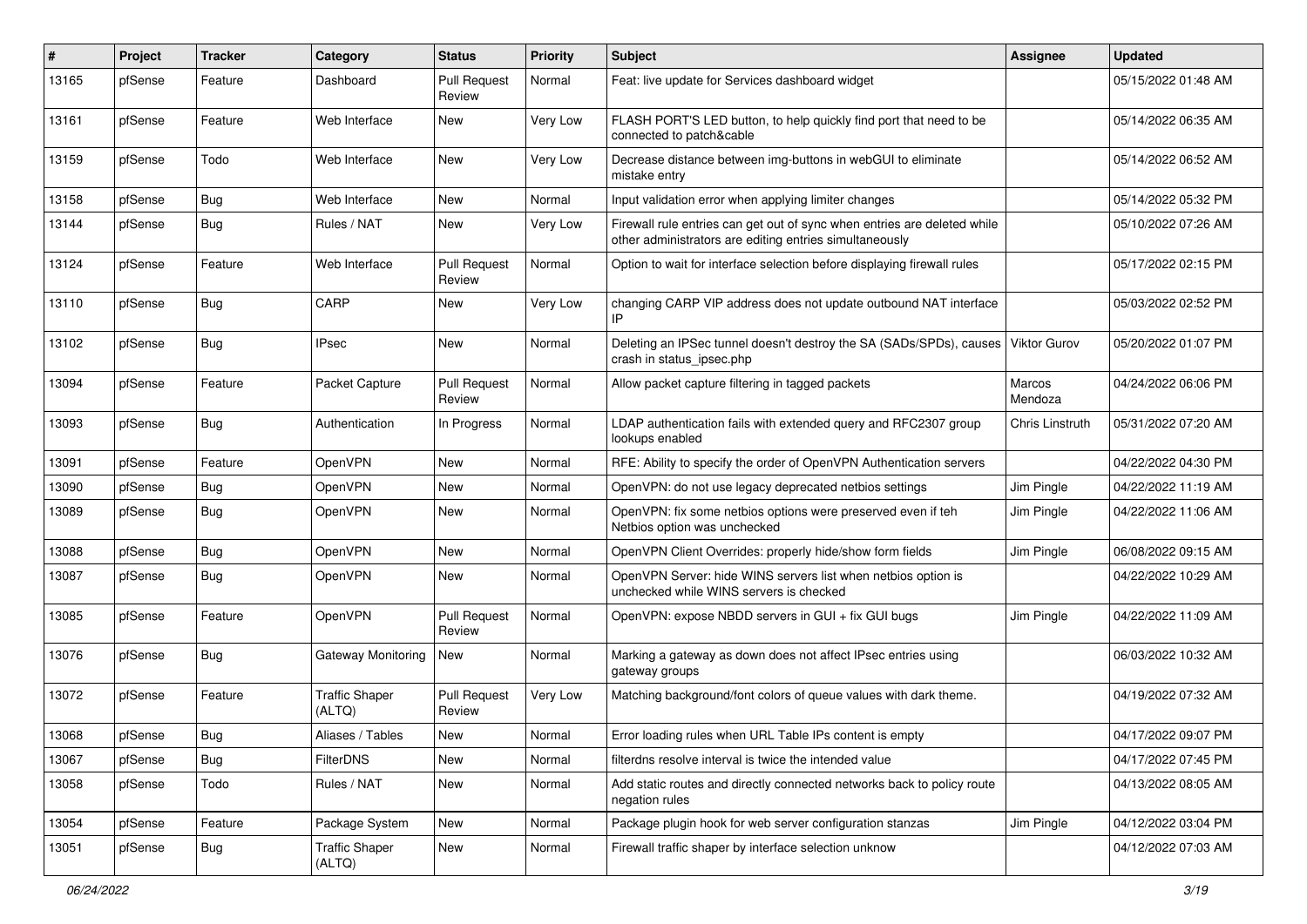| #     | Project | <b>Tracker</b> | Category                                        | <b>Status</b>                 | <b>Priority</b> | <b>Subject</b>                                                                                | <b>Assignee</b>     | <b>Updated</b>      |
|-------|---------|----------------|-------------------------------------------------|-------------------------------|-----------------|-----------------------------------------------------------------------------------------------|---------------------|---------------------|
| 13046 | pfSense | <b>Bug</b>     | Rules / NAT                                     | New                           | Normal          | Floating rule applied to IPv6 interface with a SLAAC DHCPv6 gateway<br>reports error on boot  |                     | 04/11/2022 09:50 AM |
| 13017 | pfSense | Feature        | Packet Capture                                  | New                           | Normal          | Packet capture: add preview results while capture is running                                  |                     | 04/09/2022 11:08 AM |
| 13014 | pfSense | Bug            | <b>IPsec</b>                                    | New                           | Normal          | Charon.vici can get in a bad state                                                            | Mateusz Guzik       | 05/24/2022 05:05 PM |
| 13009 | pfSense | Feature        | OpenVPN                                         | <b>New</b>                    | Normal          | Add option for multiple remote addresses to OpenVPN Client                                    |                     | 03/31/2022 12:42 PM |
| 13003 | pfSense | <b>Bug</b>     | Hardware / Drivers                              | New                           | Normal          | Malicious Driver Detection event on ixl driver                                                |                     | 06/23/2022 01:31 AM |
| 13000 | pfSense | <b>Bug</b>     | IPsec                                           | <b>New</b>                    | Low             | IPsec AES-GCM encryption algorithm "Key Length" field should be<br>labeled "ICV Length"       |                     | 03/30/2022 07:40 AM |
| 12960 | pfSense | Bug            | Installer                                       | <b>New</b>                    | Normal          | VGA installer image defaults to serial console, serial console is default<br>in GUI settings  |                     | 05/10/2022 03:19 PM |
| 12959 | pfSense | <b>Bug</b>     | DHCP (IPv4)                                     | Feedback                      | Normal          | dhoplease process wrongly update host file if client-hostname is empty                        |                     | 03/28/2022 10:26 AM |
| 12950 | pfSense | <b>Bug</b>     | Routing                                         | New                           | Normal          | OpenVPN as default gateway does not get set at boot time                                      |                     | 04/09/2022 05:46 PM |
| 12947 | pfSense | Bug            | DHCP (IPv6)                                     | <b>New</b>                    | Normal          | DHCP6 client does not take any action if the interface IPv6 address<br>changes during renewal |                     | 06/19/2022 09:34 PM |
| 12942 | pfSense | Bug            | Gateways                                        | <b>New</b>                    | Normal          | Code to kill states for old gateway when reconnecting an interface is<br>incorrect            | Jim Pingle          | 03/22/2022 01:25 PM |
| 12938 | pfSense | Bug            | <b>IPv6 Router</b><br>Advertisements<br>(RADVD) | <b>New</b>                    | Normal          | MaxRtrAdvInterval would allow stale DNS servers to be deleted faster                          |                     | 03/12/2022 09:37 AM |
| 12927 | pfSense | Bug            | OpenVPN                                         | <b>New</b>                    | Normal          | OpenVPN with OCSP enabled allows connections with revoked<br>certificates                     |                     | 03/24/2022 08:22 AM |
| 12926 | pfSense | Bug            | Interfaces                                      | Feedback                      | Normal          | Changing LAGG type on CARP interfaces makes VIPs go to an "init"<br>State                     |                     | 03/10/2022 10:52 AM |
| 12922 | pfSense | Bug            | DHCP (IPv4)                                     | <b>New</b>                    | Normal          | Classless static routes received on DHCP WAN can override chosen<br>default gateway           |                     | 03/28/2022 10:08 AM |
| 12920 | pfSense | Bug            | Gateway Monitoring                              | <b>Pull Request</b><br>Review | Normal          | Gateway behavior differs when the gateway does not exist in<br>config.xml                     | <b>Viktor Gurov</b> | 06/12/2022 01:27 PM |
| 12905 | pfSense | Bug            | Web Interface                                   | <b>New</b>                    | Normal          | Add VLAN Re-assignment to Import Interface Mismatch Wizard                                    |                     | 03/07/2022 08:05 AM |
| 12903 | pfSense | Feature        | Notifications                                   | <b>New</b>                    | Normal          | alternative authentication methods for email notifications?                                   |                     | 03/07/2022 07:52 AM |
| 12888 | pfSense | Bug            | Rules / NAT                                     | New                           | Normal          | pfSense sends un-NATed packets during OpenVPN startup                                         |                     | 03/01/2022 03:13 PM |
| 12878 | pfSense | <b>Bug</b>     | <b>Traffic Shaper</b><br>(ALTQ)                 | Incomplete                    | Normal          | Traffic shaping by interface, route queue bandwidth inbound, out by a<br>large factor.        |                     | 06/06/2022 07:03 AM |
| 12877 | pfSense | <b>Bug</b>     | Dynamic DNS                                     | Feedback                      | Normal          | Cloudflare DynDNS fails to update more than two addresses                                     |                     | 05/29/2022 06:56 PM |
| 12875 | pfSense | <b>Bug</b>     | Package System                                  | New                           | Normal          | Import zabbix-agent6 and zabbix-proxy6 from FreeBSD Ports                                     |                     | 05/28/2022 06:50 PM |
| 12874 | pfSense | Feature        | OpenVPN                                         | New                           | Normal          | OpenVPN RADIUS Framed-Pool                                                                    |                     | 02/25/2022 02:24 PM |
| 12863 | pfSense | Feature        | Authentication                                  | New                           | Very Low        | dynamically tune sha512crypt rounds                                                           | Jim Pingle          | 03/19/2022 12:53 PM |
| 12857 | pfSense | <b>Bug</b>     | Gateways                                        | New                           | Normal          | Firewall gateway goes away when making changes to Bridge0 device                              |                     | 02/27/2022 11:20 AM |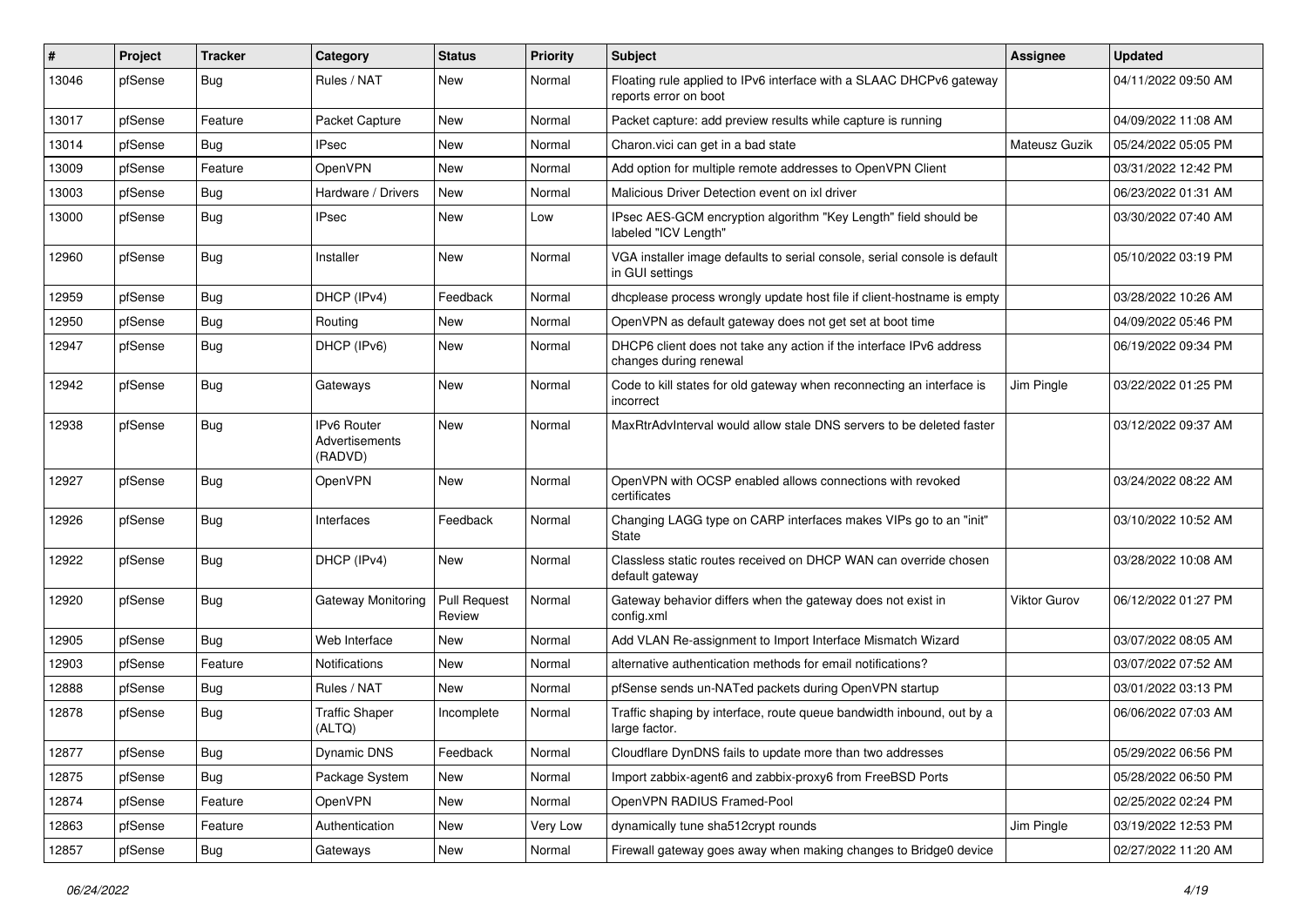| #     | Project | <b>Tracker</b> | Category                            | <b>Status</b>                 | <b>Priority</b> | <b>Subject</b>                                                                                | <b>Assignee</b>       | <b>Updated</b>      |
|-------|---------|----------------|-------------------------------------|-------------------------------|-----------------|-----------------------------------------------------------------------------------------------|-----------------------|---------------------|
| 12853 | pfSense | <b>Bug</b>     | NAT Reflection                      | Feedback                      | High            | Network Address Translation - Pure NAT pfsense freeze after reboot                            |                       | 02/22/2022 08:40 AM |
| 12850 | pfSense | <b>Bug</b>     | Routing                             | <b>New</b>                    | Low             | Console error during boot: "route: route has not been found"                                  |                       | 02/22/2022 08:27 AM |
| 12849 | pfSense | Bug            | <b>Operating System</b>             | New                           | Normal          | pfsync kernel crash on reboot                                                                 | Mateusz Guzik         | 02/22/2022 02:02 PM |
| 12848 | pfSense | Feature        | Dynamic DNS                         | New                           | Normal          | Evaluation of the DynDNS "Result Match" string                                                |                       | 02/22/2022 02:01 AM |
| 12829 | pfSense | Bug            | <b>Traffic Shaper</b><br>(Limiters) | Feedback                      | Normal          | Dummynet kernel module fails to load after upgrade.                                           |                       | 03/17/2022 09:26 AM |
| 12828 | pfSense | Bug            | Wireless                            | New                           | Normal          | pfSense keeps crashing (Fatal trap 12: page fault while in kernel<br>mode)                    |                       | 02/21/2022 07:55 AM |
| 12823 | pfSense | Bug            | DHCP (IPv6)                         | New                           | Normal          | Multiple DHCP6 WAN connections PPPoE interface 'defached' status                              |                       | 02/18/2022 05:39 AM |
| 12821 | pfSense | Regression     | Hardware / Drivers                  | Confirmed                     | Normal          | Intel e1000 driver (em & igb) cannot pass VLAN0 tagged packets                                |                       | 06/05/2022 08:23 AM |
| 12813 | pfSense | Feature        | Installer                           | New                           | Low             | Recover extra data in the installer                                                           |                       | 02/17/2022 07:52 AM |
| 12811 | pfSense | <b>Bug</b>     | Gateway Monitoring                  | New                           | Normal          | Services are not restarted when PPP interfaces connect                                        | Jim Pingle            | 05/31/2022 05:34 PM |
| 12797 | pfSense | Bug            | UPnP/NAT-PMP                        | New                           | Normal          | UPnP+STUN forms invalid outbound NAT rules using the external<br>address discovered from STUN |                       | 02/15/2022 01:01 PM |
| 12796 | pfSense | <b>Bug</b>     | Upgrade                             | Confirmed                     | Normal          | 2.5.2 -> 2.6.0 upgrade segfaults if certain packages are installed.                           |                       | 05/24/2022 07:43 AM |
| 12782 | pfSense | Todo           | Build / Release                     | <b>New</b>                    | Normal          | Disable compatibility flag                                                                    | <b>Brad Davis</b>     | 05/17/2022 02:33 PM |
| 12774 | pfSense | Bug            | Backup / Restore                    | New                           | Normal          | Picture widget image is not saved in backup                                                   |                       | 04/04/2022 04:48 AM |
| 12768 | pfSense | Feature        | Upgrade                             | <b>New</b>                    | Normal          | pfSense-repo: Make sure default config file exists                                            |                       | 05/17/2022 02:32 PM |
| 12764 | pfSense | Bug            | Gateways                            | New                           | Normal          | VTI gateway status is pending after assigning the VTI interface                               |                       | 02/07/2022 05:41 AM |
| 12762 | pfSense | <b>Bug</b>     | IPsec                               | New                           | Normal          | IPsec keep alive check ignores Child SA Start Action                                          | <b>Viktor Gurov</b>   | 02/07/2022 11:21 AM |
| 12757 | pfSense | Bug            | Diagnostics                         | <b>Pull Request</b><br>Review | Very Low        | Clean up /etc/inc/filter.inc use of pfctl -F                                                  |                       | 05/17/2022 02:18 PM |
| 12747 | pfSense | Bug            | Logging                             | New                           | Normal          | System log is filled by sshguard                                                              |                       | 05/03/2022 03:08 AM |
| 12746 | pfSense | Feature        | Interfaces                          | <b>New</b>                    | High            | IPoE feature for WAN interface                                                                |                       | 02/01/2022 01:42 AM |
| 12740 | pfSense | <b>Bug</b>     | FreeBSD                             | Incomplete                    | Normal          | panic: esp input cb: Unexpected address family                                                |                       | 01/27/2022 01:19 PM |
| 12737 | pfSense | <b>Bug</b>     | Certificates                        | New                           | Normal          | CApath is not defined by default in curl                                                      |                       | 05/17/2022 02:30 PM |
| 12734 | pfSense | <b>Bug</b>     | Web Interface                       | Incomplete                    | Low             | Long hostname breaks DHCP leases layout                                                       |                       | 01/31/2022 01:03 PM |
| 12730 | pfSense | <b>Bug</b>     | <b>Captive Portal</b>               | New                           | Normal          | RADIUS accounting does not work if WAN is down                                                |                       | 01/26/2022 05:13 AM |
| 12726 | pfSense | <b>Bug</b>     | Authentication                      | New                           | Normal          | LDAP select container button auto populate                                                    |                       | 01/25/2022 01:48 PM |
| 12720 | pfSense | <b>Bug</b>     | Rules / NAT                         | <b>Pull Request</b><br>Review | Normal          | Hide the "tag" field on non-floating tabs                                                     | Viktor Gurov          | 01/24/2022 03:11 PM |
| 12715 | pfSense | <b>Bug</b>     | Authentication                      | New                           | Normal          | Long system startup time when LDAP is configured and unavailable<br>during startup.           | Christian<br>McDonald | 01/24/2022 05:50 AM |
| 12708 | pfSense | Bug            | Aliases / Tables                    | New                           | Normal          | alias with non resolving DNS entry breaks underlying pf table                                 |                       | 02/20/2022 06:13 PM |
| 12705 | pfSense | <b>Bug</b>     | <b>IPsec</b>                        | Incomplete                    | Normal          | ECDSA certificate does not work for IPSec VPN phase 1                                         |                       | 01/24/2022 03:22 PM |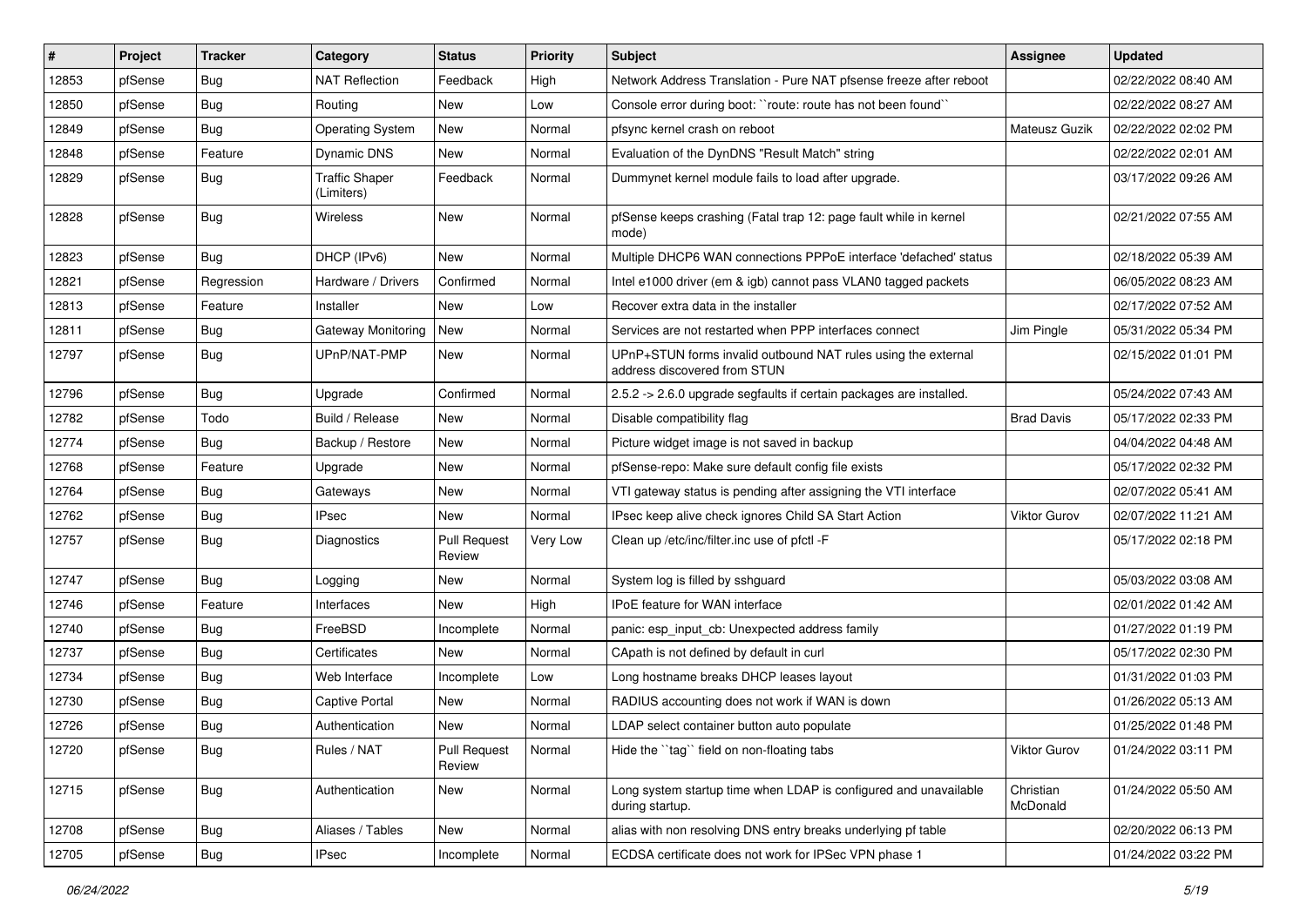| #     | Project | <b>Tracker</b> | Category             | <b>Status</b>                 | <b>Priority</b> | <b>Subject</b>                                                                                                         | <b>Assignee</b> | <b>Updated</b>      |
|-------|---------|----------------|----------------------|-------------------------------|-----------------|------------------------------------------------------------------------------------------------------------------------|-----------------|---------------------|
| 12679 | pfSense | Feature        | Interfaces           | <b>New</b>                    | Normal          | Remind user to update DHCPv6 range when changing interface IPv6<br>prefix                                              |                 | 01/12/2022 07:36 AM |
| 12676 | pfSense | Feature        | Rules / NAT          | <b>New</b>                    | Normal          | Add the Tagged option on the Port Forward rules edit page                                                              |                 | 01/11/2022 05:52 AM |
| 12673 | pfSense | <b>Bug</b>     | Dashboard            | <b>Pull Request</b><br>Review | Normal          | Firewall Logs Widget fails to update at intervals below 5 seconds.                                                     | Viktor Gurov    | 05/17/2022 02:20 PM |
| 12665 | pfSense | Feature        | Rules / NAT          | <b>New</b>                    | Normal          | Ability to add custom pf rules from the GUI                                                                            |                 | 01/07/2022 09:30 AM |
| 12648 | pfSense | <b>Bug</b>     | Captive Portal       | <b>New</b>                    | Normal          | Undocumented variables 'listenporthttp' and 'listenporthttps'                                                          |                 | 12/28/2021 10:44 AM |
| 12632 | pfSense | <b>Bug</b>     | Gateways             | <b>New</b>                    | High            | Assigning a /30 WAN IP address at the console does not save the<br>gateway correctly                                   |                 | 05/17/2022 02:28 PM |
| 12625 | pfSense | Feature        | Logging              | <b>New</b>                    | Normal          | Granular logging options for default firewall rules.                                                                   |                 | 12/21/2021 06:39 PM |
| 12612 | pfSense | Bug            | <b>DNS Resolver</b>  | <b>New</b>                    | Normal          | DNS Resolver is restarted during every "rc.newwanip" event                                                             |                 | 06/03/2022 07:13 AM |
| 12602 | pfSense | Feature        | Dynamic DNS          | New                           | Normal          | DHCPv6 should allow DDNS Client updates for hosts                                                                      |                 | 12/15/2021 11:00 AM |
| 12600 | pfSense | Feature        | Aliases / Tables     | New                           | Normal          | allow custom mask for a network alias created from a FQDN                                                              |                 | 12/15/2021 10:50 AM |
| 12581 | pfSense | Regression     | DHCP (IPv6)          | New                           | Normal          | CARP IPv6 assigned address does not get advertised to endpoints<br>with RADV                                           |                 | 12/16/2021 02:34 PM |
| 12564 | pfSense | Feature        | Aliases / Tables     | <b>New</b>                    | Low             | add column to show that an Alias is in use by or not                                                                   |                 | 12/04/2021 07:25 PM |
| 12563 | pfSense | <b>Bug</b>     | OpenVPN              | New                           | Normal          | OpenVPN server doesn't support Framed-IPv6-Address RADIUS<br>attribute                                                 |                 | 12/03/2021 11:19 AM |
| 12553 | pfSense | Feature        | Backup / Restore     | <b>New</b>                    | Normal          | Auto Config Backup: Allow selecting multiple backups for deletion                                                      |                 | 02/22/2022 04:27 AM |
| 12552 | pfSense | <b>Bug</b>     | OpenVPN              | New                           | Normal          | 'Pull DNS" option within OpenVPN client does not cause pfSense to<br>use DNS servers assigned by remote OpenVPN server |                 | 12/08/2021 08:45 AM |
| 12551 | pfSense | Feature        | <b>DNS Resolver</b>  | New                           | Low             | Add ability to set DNS resolver search domain list                                                                     |                 | 12/01/2021 11:18 AM |
| 12549 | pfSense | Regression     | <b>IPsec</b>         | <b>New</b>                    | Normal          | Per-user Mobile IPsec settings are not applied to connecting mobile<br>clients                                         | Jim Pingle      | 04/26/2022 07:50 AM |
| 12547 | pfSense | Bug            | Operating System     | Feedback                      | Normal          | unsheduled system reboot/crash                                                                                         | Mateusz Guzik   | 12/01/2021 01:20 PM |
| 12544 | pfSense | Bug            | Operating System     | New                           | Normal          | OpenSSH vulnerabilities                                                                                                |                 | 12/04/2021 04:36 PM |
| 12543 | pfSense | <b>Bug</b>     | Web Interface        | Feedback                      | Normal          | Deleteing a Outbound NAT rule gave me an empty rule and displayed<br>php error in UI.                                  |                 | 02/14/2022 04:36 AM |
| 12542 | pfSense | <b>Bug</b>     | Virtual IP Addresses | <b>New</b>                    | Normal          | Cannot assign a same IPv6 Link-Local address to different interfaces                                                   |                 | 11/25/2021 01:41 AM |
| 12539 | pfSense | Bug            | Interfaces           | New                           | Low             | Changing VLAN ID for LAN interface in assignments silently fails.                                                      |                 | 11/23/2021 04:12 AM |
| 12535 | pfSense | Documentation  | Routing              | New                           | Normal          | Negate Rules function does not match the description                                                                   |                 | 11/19/2021 02:03 PM |
| 12522 | pfSense | Feature        | OpenVPN              | New                           | Very Low        | More flexible Client-Specific Override options for controlling options<br>pushed to clients                            |                 | 04/11/2022 03:11 PM |
| 12521 | pfSense | Feature        | Operating System     | <b>New</b>                    | Very Low        | Add the BBR2, QUIC, RACK Congestion Control (CC) protocols                                                             |                 | 11/15/2021 07:40 AM |
| 12519 | pfSense | <b>Bug</b>     | Authentication       | <b>New</b>                    | Normal          | Fail authentication using special character in password via the LDAP<br>connector                                      |                 | 11/12/2021 07:39 AM |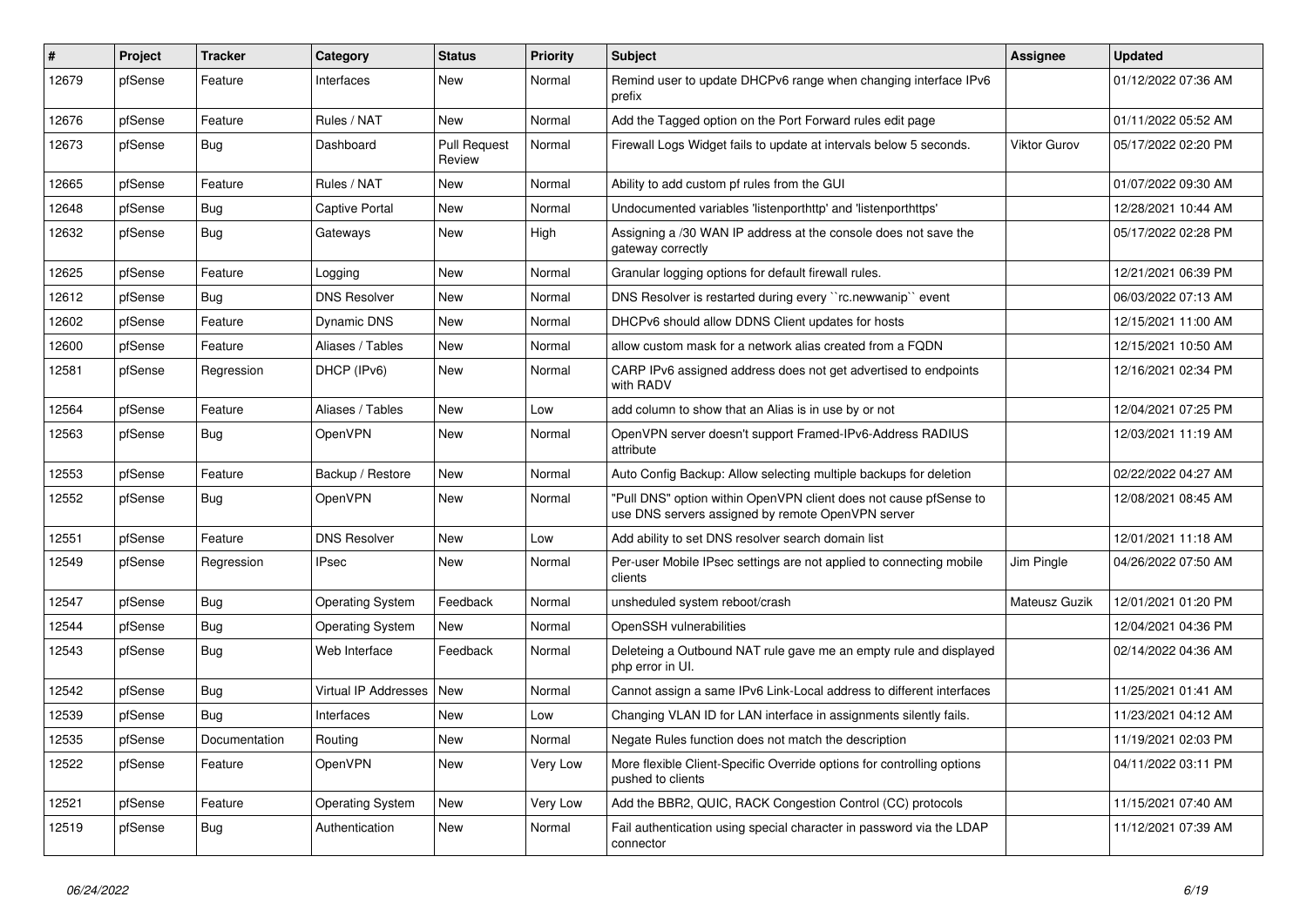| #     | Project | <b>Tracker</b> | Category                        | <b>Status</b>                 | <b>Priority</b> | <b>Subject</b>                                                                                                                   | <b>Assignee</b>     | <b>Updated</b>      |
|-------|---------|----------------|---------------------------------|-------------------------------|-----------------|----------------------------------------------------------------------------------------------------------------------------------|---------------------|---------------------|
| 12509 | pfSense | <b>Bug</b>     | OpenVPN                         | New                           | Normal          | Deffered authentication does not work with auth-gen-token<br>external-auth or pusk "auth-token"                                  |                     | 11/08/2021 04:01 AM |
| 12508 | pfSense | Bug            | <b>DHCP Relay</b>               | New                           | Normal          | DHCP Relay over VPN                                                                                                              |                     | 11/06/2021 11:25 AM |
| 12504 | pfSense | <b>Bug</b>     | Interfaces                      | New                           | Normal          | BCM57412 NetXtreme-E 10Gb RDMA Ethernet controller issue                                                                         |                     | 11/05/2021 04:51 AM |
| 12495 | pfSense | Feature        | Dynamic DNS                     | <b>Pull Request</b><br>Review | Normal          | DynDNS: add deSEC IPv4&v6 simultaneos update                                                                                     | <b>Lukas Wiest</b>  | 11/01/2021 08:53 AM |
| 12494 | pfSense | Feature        | <b>Dynamic DNS</b>              | <b>Pull Request</b><br>Review | Normal          | DynDNS: make simultaneous update of IP and LegacyIP possible                                                                     | Lukas Wiest         | 11/01/2021 08:52 AM |
| 12483 | pfSense | <b>Bug</b>     | Configuration<br>Backend        | New                           | Normal          | GUI creates inconsistent config.xml                                                                                              |                     | 10/23/2021 06:48 AM |
| 12473 | pfSense | Feature        | <b>IPsec</b>                    | New                           | Normal          | Allow user adjustment of IPsec Keep Alive periodic checks                                                                        |                     | 12/22/2021 05:59 AM |
| 12467 | pfSense | Bug            | Captive Portal                  | New                           | Normal          | CP error on client disconnect after reboot                                                                                       |                     | 10/17/2021 05:35 AM |
| 12466 | pfSense | Feature        | OpenVPN                         | <b>New</b>                    | Very Low        | Option to Disable Renegotiation timer in OpenVPN Server                                                                          |                     | 06/24/2022 07:16 AM |
| 12464 | pfSense | <b>Bug</b>     | Logging                         | Pull Request<br>Review        | Normal          | Syslog Auth messages are sent as Emergency Level                                                                                 |                     | 05/17/2022 02:20 PM |
| 12459 | pfSense | Todo           | <b>Virtual IP Addresses</b>     | New                           | Normal          | Add IP Alias subnet input validation                                                                                             |                     | 10/15/2021 09:35 AM |
| 12458 | pfSense | Feature        | Authentication                  | New                           | Normal          | Use "unixHomeDirectory" instead of "homeDirectory" when LDAP<br>authentication server is Active Directory                        |                     | 10/15/2021 08:18 AM |
| 12451 | pfSense | Bug            | Virtual IP Addresses New        |                               | Normal          | deleteVIP() does not check RFC2136 Update Source                                                                                 |                     | 10/13/2021 10:06 AM |
| 12436 | pfSense | <b>Bug</b>     | <b>PPPoE Server</b>             | New                           | Normal          | Pppoe server config gui does not allow setting of chap authentication,<br>and sets the network start address for allocation to 0 |                     | 10/21/2021 08:15 AM |
| 12431 | pfSense | Todo           | Web Interface                   | <b>Pull Request</b><br>Review | Normal          | GUI pages should use "POST" for AJAX calls, not "GET"                                                                            | <b>Viktor Gurov</b> | 05/17/2022 02:20 PM |
| 12421 | pfSense | Bug            | Rules / NAT                     | <b>New</b>                    | Normal          | IPV6 limiter bug                                                                                                                 |                     | 10/02/2021 08:44 AM |
| 12401 | pfSense | <b>Bug</b>     | <b>Traffic Graphs</b>           | New                           | Normal          | Traffic graphs with untagged and tagged VLAN on same interface                                                                   |                     | 09/23/2021 09:18 PM |
| 12393 | pfSense | <b>Bug</b>     | <b>Traffic Shaper</b><br>(ALTQ) | New                           | Low             | Priority of qOthersLow higher than default queues                                                                                |                     | 09/21/2021 02:48 PM |
| 12385 | pfSense | Bug            | Virtual IP Addresses            | <b>Pull Request</b><br>Review | Normal          | deleteVIP() does not check 1:1 NAT and Outbound NAT rules                                                                        | Viktor Gurov        | 05/17/2022 02:21 PM |
| 12382 | pfSense | Regression     | OpenVPN                         | New                           | Normal          | Certificate Depth checking creates OpenVPN micro-outages every<br>time a user authenticates after 2.5.2 upgrade                  |                     | 01/17/2022 04:17 AM |
| 12370 | pfSense | Feature        | Rules / NAT                     | New                           | Low             | Add limiters to Queue column on firewall rule list                                                                               |                     | 09/14/2021 07:37 AM |
| 12367 | pfSense | Todo           | Installer                       | New                           | Normal          | ZFS: Do not show memstick disk on target list                                                                                    |                     | 09/13/2021 07:37 AM |
| 12357 | pfSense | Bug            | <b>Captive Portal</b>           | New                           | Normal          | Captive Portal popup Logout button loads full login page in popup<br>when clicked                                                |                     | 10/27/2021 12:10 PM |
| 12343 | pfSense | Feature        | Diagnostics                     | New                           | Low             | Real time traffic monitoring                                                                                                     |                     | 09/06/2021 01:26 PM |
| 12335 | pfSense | <b>Bug</b>     | <b>IPsec</b>                    | New                           | Normal          | IPsec DNS inefficiency                                                                                                           | Jim Pingle          | 04/26/2022 07:50 AM |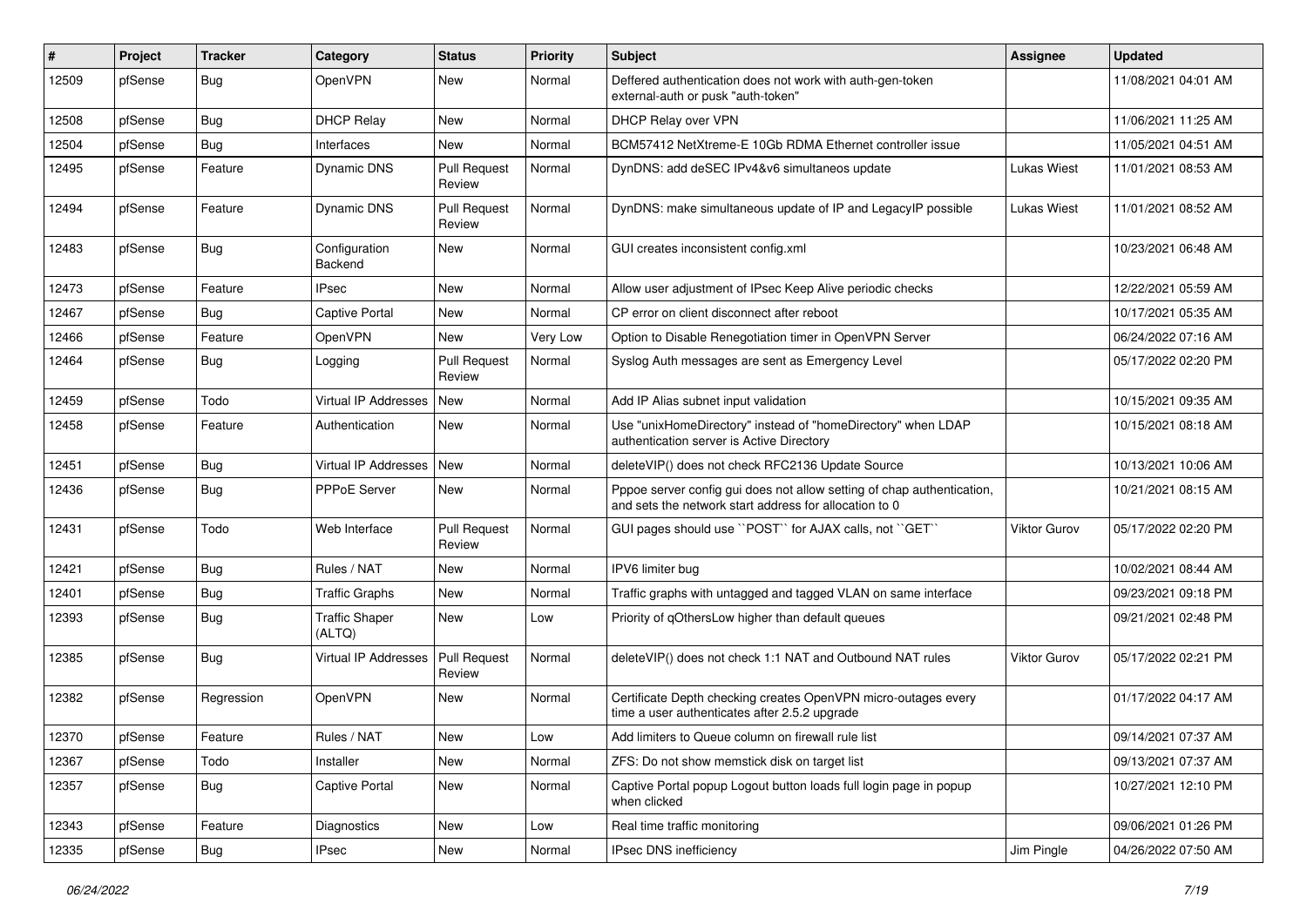| #     | Project | <b>Tracker</b> | Category                         | <b>Status</b>                 | <b>Priority</b> | <b>Subject</b>                                                                                       | <b>Assignee</b> | <b>Updated</b>      |
|-------|---------|----------------|----------------------------------|-------------------------------|-----------------|------------------------------------------------------------------------------------------------------|-----------------|---------------------|
| 12300 | pfSense | Feature        | Hardware / Drivers               | New                           | Normal          | Add Aquantia Atlantic driver to pfsense                                                              |                 | 09/14/2021 06:49 AM |
| 12283 | pfSense | <b>Bug</b>     | Authentication                   | New                           | Normal          | LDAP/RADIUS authentication servers configuration does not allow<br>source IP address to be specified |                 | 08/20/2021 01:15 AM |
| 12259 | pfSense | <b>Bug</b>     | <b>Operating System</b>          | New                           | Normal          | Intel em NICs Suffering Performance Degradation on FreeBSD12                                         |                 | 02/25/2022 09:28 PM |
| 12249 | pfSense | Bug            | Backup / Restore                 | New                           | Normal          | HAProxy causing failed ACB backups                                                                   |                 | 11/15/2021 11:58 PM |
| 12248 | pfSense | Feature        | Package System                   | New                           | Low             | Package Update Availability Notification                                                             |                 | 11/28/2021 10:02 AM |
| 12243 | pfSense | Todo           | Package System                   | New                           | Normal          | Implement "plugin interfaces()"                                                                      |                 | 02/07/2022 03:50 AM |
| 12225 | pfSense | <b>Bug</b>     | Authentication                   | <b>Pull Request</b><br>Review | Normal          | Group membership field is not needed for remote groups                                               | Viktor Gurov    | 05/17/2022 02:21 PM |
| 12215 | pfSense | Regression     | OpenVPN                          | Feedback                      | Normal          | OpenVPN does not resync when running on a gateway group                                              |                 | 12/22/2021 05:49 AM |
| 12190 | pfSense | Feature        | Rules / NAT                      | New                           | Normal          | Add ability to reference ipv6 prefix in firewall rules and aliases                                   |                 | 08/05/2021 01:47 PM |
| 12183 | pfSense | Regression     | Interfaces                       | New                           | Low             | Changing MAC address for PPP parent interface stopped working                                        |                 | 04/20/2022 04:16 PM |
| 12176 | pfSense | Todo           | Interfaces                       | <b>Pull Request</b><br>Review | Normal          | Hide WireGuard interfaces on appropriate pages                                                       |                 | 08/11/2021 12:52 AM |
| 12144 | pfSense | <b>Bug</b>     | <b>Operating System</b>          | In Progress                   | Normal          | Bug in "df -t" filtering if two filesystems use the same mountpoint                                  | Mateusz Guzik   | 09/10/2021 10:07 AM |
| 12139 | pfSense | Feature        | <b>DNS Forwarder</b>             | New                           | Normal          | Add support in for specifying a DNSMASQ configuration file                                           |                 | 07/16/2021 09:45 PM |
| 12122 | pfSense | <b>Bug</b>     | Web Interface                    | New                           | Normal          | Perform greedy actions asychronously                                                                 |                 | 07/10/2021 01:10 PM |
| 12121 | pfSense | Feature        | OpenVPN                          | New                           | Normal          | Wider "local network(s)" fields in OpenVPN server configuration                                      |                 | 07/19/2021 07:37 AM |
| 12120 | pfSense | Feature        | <b>DHCP Relay</b>                | New                           | Normal          | Permit several sets of destination DHCP servers in DHCP relay                                        |                 | 07/11/2021 05:41 PM |
| 12095 | pfSense | Bug            | Authentication                   | New                           | Normal          | Memory leak in pcscd                                                                                 |                 | 06/01/2022 01:01 PM |
| 12091 | pfSense | Feature        | Authentication                   | New                           | Normal          | RFE: Add support for sssd authentication                                                             |                 | 12/10/2021 04:55 PM |
| 12079 | pfSense | <b>Bug</b>     | <b>IGMP Proxy</b>                | New                           | Normal          | IGMPProxy: kernel panic, Sleeping thread owns a non-sleepable lock                                   | Mateusz Guzik   | 05/10/2022 03:14 PM |
| 12077 | pfSense | Feature        | Gateways                         | New                           | Normal          | Allow stick-connections per gateway group                                                            |                 | 06/24/2021 08:45 AM |
| 12070 | pfSense | Bug            | DHCP (IPv4)                      | New                           | Low             | VLAN0 for WAN DHCP                                                                                   |                 | 12/23/2021 04:31 PM |
| 12067 | pfSense | <b>Bug</b>     | DHCP (IPv4)                      | New                           | Very Low        | <b>DHCP Monitoring Statistics Error</b>                                                              |                 | 06/21/2021 08:39 AM |
| 12066 | pfSense | Feature        | <b>Operating System</b>          | New                           | Very Low        | Include man and man pages for all core programs and packages                                         |                 | 06/21/2021 07:44 AM |
| 12056 | pfSense | Bug            | Logging                          | New                           | Normal          | Filterlog says "Unknown Option %u"                                                                   |                 | 06/18/2021 05:51 AM |
| 12055 | pfSense | Feature        | Virtual IP Addresses             | Feedback                      | Normal          | Option to disable XMLRPC Sync for Loopback Virtual IPs                                               |                 | 06/18/2021 09:05 AM |
| 12025 | pfSense | Todo           | Web Interface                    | New                           | Very Low        | Add 1:1 Validation to Notify Someone They are 1:1 NAT'ing an<br>Interface Address                    |                 | 06/11/2021 10:05 AM |
| 12013 | pfSense | <b>Bug</b>     | Logging                          | New                           | Low             | Reading log data is inefficient in certain cases                                                     |                 | 06/08/2021 07:35 AM |
| 11992 | pfSense | Bug            | Virtual IP Addresses   Confirmed |                               | High            | GRE Tunnel - Does not work with a virtual IP as endpoint                                             |                 | 06/04/2021 01:16 AM |
| 11974 | pfSense | Feature        | <b>XMLRPC</b>                    | New                           | Normal          | XMLRPC synchronization for igmmproxy settings                                                        |                 | 05/29/2021 03:58 PM |
| 11960 | pfSense | <b>Bug</b>     | Gateway Monitoring               | Feedback                      | Normal          | Gateway Monitoring Traffic Goes Out Default Gateway                                                  |                 | 12/20/2021 05:43 AM |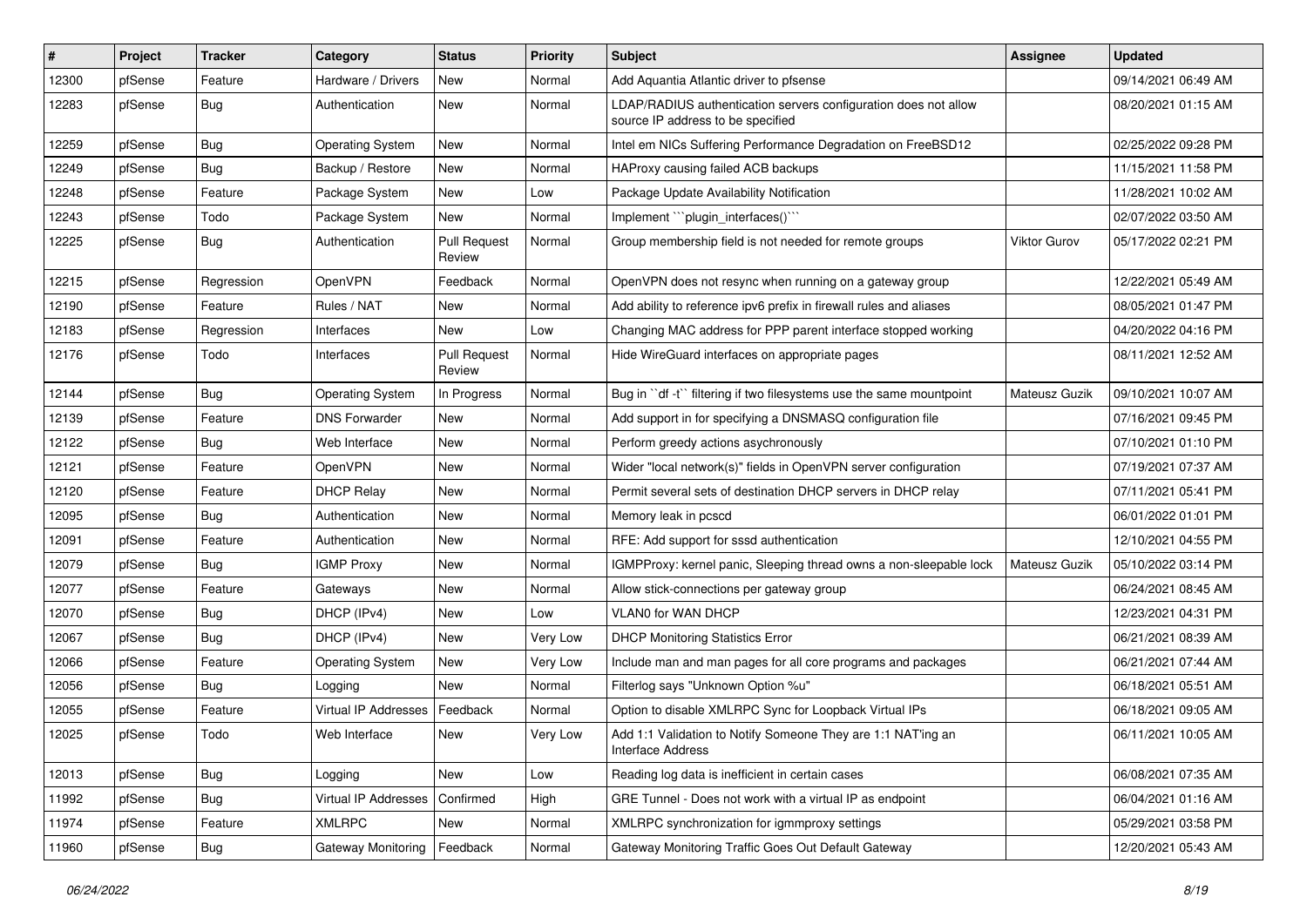| #     | Project | <b>Tracker</b> | Category            | <b>Status</b>                 | <b>Priority</b> | <b>Subject</b>                                                                                                                                                                                  | <b>Assignee</b> | <b>Updated</b>      |
|-------|---------|----------------|---------------------|-------------------------------|-----------------|-------------------------------------------------------------------------------------------------------------------------------------------------------------------------------------------------|-----------------|---------------------|
| 11956 | pfSense | Feature        | Web Interface       | New                           | Normal          | "add" button in the top of pages with many user-added items                                                                                                                                     |                 | 07/10/2021 01:01 PM |
| 11954 | pfSense | Feature        | <b>IGMP Proxy</b>   | New                           | Normal          | Multicast limits                                                                                                                                                                                |                 | 05/25/2021 12:36 AM |
| 11953 | pfSense | <b>Bug</b>     | <b>IGMP Proxy</b>   | New                           | Normal          | XG-1541 crashes when igmpproxy is enabled and network interfaces<br>status change                                                                                                               |                 | 05/24/2021 04:55 PM |
| 11927 | pfSense | Feature        | DHCP (IPv4)         | Feedback                      | Normal          | Allow DHCP not to serve a gateway - small fix                                                                                                                                                   |                 | 01/03/2022 04:17 PM |
| 11925 | pfSense | <b>Bug</b>     | OpenVPN             | New                           | Normal          | Calling-Station-Id always set to WAN IP                                                                                                                                                         |                 | 05/14/2021 09:27 AM |
| 11921 | pfSense | Feature        | <b>DNS Resolver</b> | New                           | Very Low        | Feature Request: Compile unbound with EDNS Client Subnet (ECS)<br>module (--enable-subnet)                                                                                                      |                 | 05/14/2021 07:29 AM |
| 11877 | pfSense | <b>Bug</b>     | Web Interface       | <b>Pull Request</b><br>Review | Very Low        | Labels and description dissapear in firewall schedule edit.php                                                                                                                                  | Viktor Gurov    | 05/17/2022 02:22 PM |
| 11876 | pfSense | Feature        | Hardware / Drivers  | New                           | Normal          | OpenSSL does not use QAT acceleration on pfSense Plus<br>21.02-RELEASE-p1 or 21.05-DEVELOPMENT                                                                                                  |                 | 05/03/2021 08:02 AM |
| 11872 | pfSense | <b>Bug</b>     | Interfaces          | <b>New</b>                    | Normal          | gif interfaces reporting incorrect traffic counters                                                                                                                                             |                 | 12/30/2021 04:00 AM |
| 11870 | pfSense | Regression     | Interfaces          | New                           | Normal          | Setting MTU on VLAN does not set MTU on parent interface in 2.5.1                                                                                                                               |                 | 05/02/2021 05:48 AM |
| 11856 | pfSense | Feature        | Diagnostics         | New                           | Normal          | Replace/add Alias or DNS names for known LAN addresses in the<br>State table                                                                                                                    |                 | 04/27/2021 08:01 AM |
| 11786 | pfSense | <b>Bug</b>     | Services            | <b>New</b>                    | Normal          | SSH incomplete setup and startup fail while recovering XML backup in<br>a fresh install of pfSense 2.5.0                                                                                        |                 | 04/17/2021 01:36 PM |
| 11778 | pfSense | Bug            | OpenVPN             | <b>New</b>                    | Normal          | OpenVPN uses 100% CPU after experiencing packet loss                                                                                                                                            |                 | 02/28/2022 07:38 AM |
| 11761 | pfSense | <b>Bug</b>     | L <sub>2</sub> TP   | New                           | Normal          | L2TP/IPsec VPN : PPP LCP negotiation occurs before user<br>authentication                                                                                                                       |                 | 03/31/2021 04:52 AM |
| 11759 | pfSense | <b>Bug</b>     | Dashboard           | New                           | Normal          | Traffic graphs on dashboard double upload on pppoe links                                                                                                                                        |                 | 12/30/2021 04:00 AM |
| 11757 | pfSense | Feature        | <b>XMLRPC</b>       | New                           | Normal          | Allow XMLRPC sync to bypass default auth server in favor of local<br>database                                                                                                                   |                 | 03/30/2021 03:18 PM |
| 11731 | pfSense | <b>Bug</b>     | Hardware / Drivers  | New                           | Normal          | Missing support for Realtek USB NICs                                                                                                                                                            |                 | 03/30/2021 04:32 AM |
| 11730 | pfSense | Bug            | Web Interface       | New                           | Normal          | Improve visibility of option selections in dark themes                                                                                                                                          |                 | 03/25/2021 09:38 PM |
| 11724 | pfSense | <b>Bug</b>     | Package System      | New                           | Normal          | Packages unexpectedly removed when changing update branches                                                                                                                                     |                 | 03/29/2021 08:09 AM |
| 11717 | pfSense | <b>Bug</b>     | Rules / NAT         | New                           | Normal          | Incorrect port forwarding rules if Destination port alias is not equal to<br>Redirect target port alias                                                                                         |                 | 03/22/2021 06:06 AM |
| 11715 | pfSense | <b>Bug</b>     | OpenVPN             | New                           | Normal          | OpenVPN MTU                                                                                                                                                                                     |                 | 03/22/2021 01:35 AM |
| 11666 | pfSense | <b>Bug</b>     | Logging             | New                           | Normal          | GUI Firewall log search not parsing filter.log beyond hard coded limit                                                                                                                          |                 | 03/12/2021 11:38 AM |
| 11657 | pfSense | <b>Bug</b>     | Interfaces          | New                           | Normal          | netmap_ring_reinit error                                                                                                                                                                        |                 | 03/18/2021 10:32 PM |
| 11641 | pfSense | <b>Bug</b>     | Interfaces          | New                           | Normal          | On xn based interfaces without the VLANMTU flag the first VLAN tag<br>defined does not follow the parent interface MTU settings. All<br>subsequent VLAN tags follow the parent interface's MTU. |                 | 03/09/2021 06:42 PM |
| 11625 | pfSense | Feature        | OpenVPN             | New                           | Normal          | Cisco-AVPair aliases support                                                                                                                                                                    |                 | 03/05/2021 12:35 AM |
| 11619 | pfSense | <b>Bug</b>     | Upgrade             | New                           | Normal          | Unable to upgrade 2.4.4-p3 to 2.5/21.02-p1                                                                                                                                                      |                 | 08/15/2021 10:00 AM |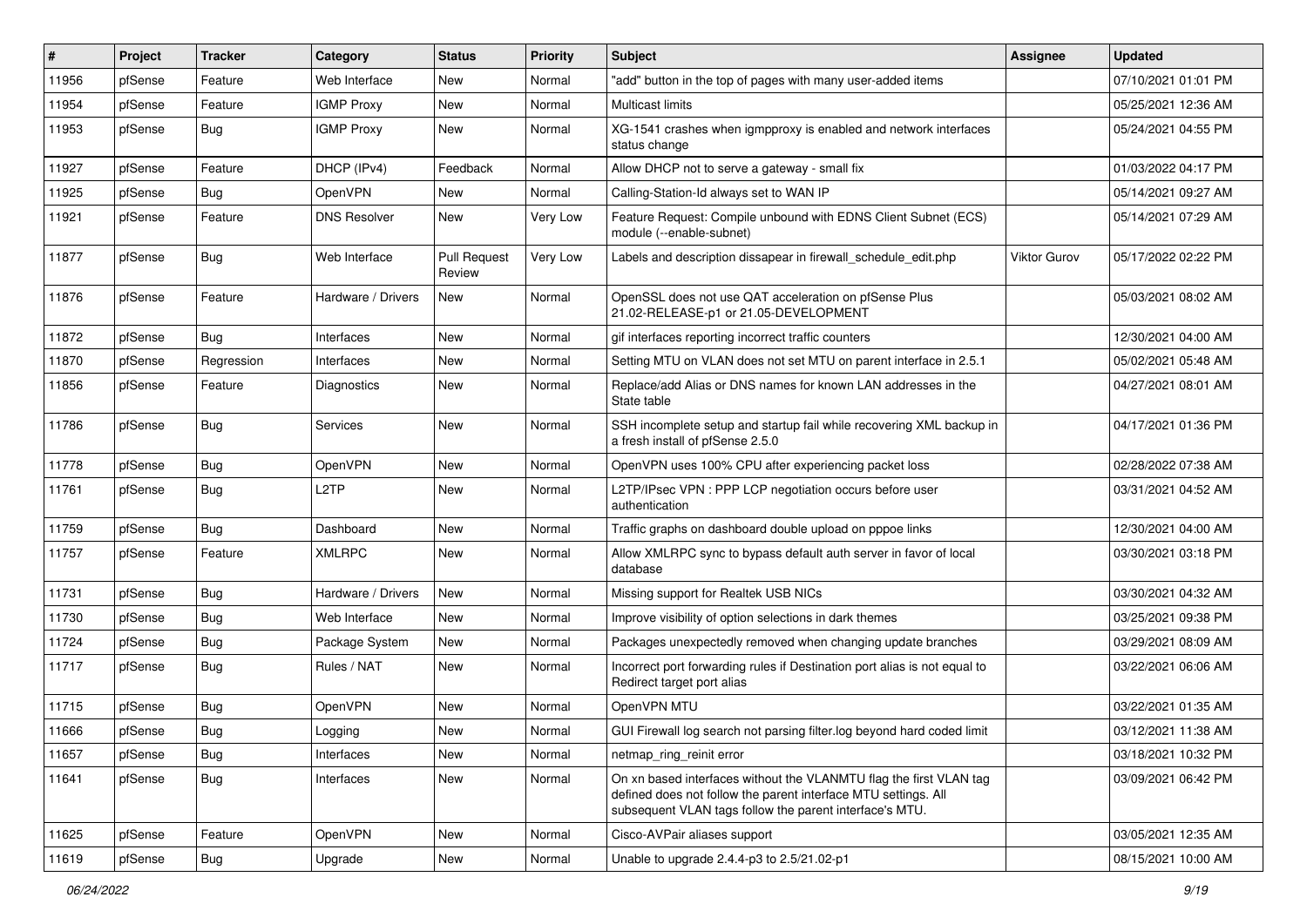| #     | Project | <b>Tracker</b> | Category              | <b>Status</b>                 | <b>Priority</b> | <b>Subject</b>                                                                                                                                 | Assignee            | <b>Updated</b>      |
|-------|---------|----------------|-----------------------|-------------------------------|-----------------|------------------------------------------------------------------------------------------------------------------------------------------------|---------------------|---------------------|
| 11604 | pfSense | Feature        | WireGuard             | New                           | Normal          | WireGuard Dynamic Listen Port Randomization                                                                                                    |                     | 03/19/2021 10:59 AM |
| 11589 | pfSense | Feature        | <b>Traffic Graphs</b> | <b>Pull Request</b><br>Review | Low             | Fix iftop experimental traffic fetcher, unify and improve output style                                                                         |                     | 03/03/2021 03:30 PM |
| 11588 | pfSense | Feature        | WireGuard             | New                           | Low             | Automatically suggest next IP address in Wireguard interface subnet<br>when creating a peer                                                    |                     | 12/22/2021 03:35 AM |
| 11570 | pfSense | Regression     | Gateways              | <b>Pull Request</b><br>Review | Normal          | Gateway monitoring services is not always restarted on interface<br>events, which may prevent a WAN from recovering back to an online<br>state | <b>Viktor Gurov</b> | 06/22/2022 09:04 PM |
| 11566 | pfSense | <b>Bug</b>     | Web Interface         | New                           | Low             | Firewall Maximum Table Entries "default size" is whatever is entered                                                                           |                     | 02/27/2021 10:01 AM |
| 11556 | pfSense | <b>Bug</b>     | Rules / NAT           | New                           | Normal          | Kill all states associated with a NAT address                                                                                                  |                     | 03/19/2021 10:29 AM |
| 11548 | pfSense | <b>Bug</b>     | Rules / NAT           | New                           | Normal          | "rule expands to no valid combination" error from port forward<br>automatic rule mixing IPv4 and IPv6 elements                                 |                     | 02/27/2021 03:18 PM |
| 11545 | pfSense | Regression     | Interfaces            | Feedback                      | Normal          | Primary interface address is not always used when VIPs are present                                                                             | Reid Linnemann      | 06/24/2022 10:25 AM |
| 11541 | pfSense | <b>Bug</b>     | <b>OpenVPN</b>        | New                           | Normal          | OpenVPN status does not work properly when set to TCP and<br>Concurrent Connections = 1                                                        |                     | 03/02/2021 02:27 PM |
| 11539 | pfSense | Bug            | IPsec                 | Feedback                      | Normal          | Mobile IPsec "split include" value of 0.0.0.0/0 causes some clients to<br>fail                                                                 | Jim Pingle          | 05/23/2022 12:33 AM |
| 11508 | pfSense | Todo           | Web Interface         | <b>Pull Request</b><br>Review | Low             | Update SimplePie to to v1.5.6                                                                                                                  |                     | 02/23/2021 07:23 AM |
| 11503 | pfSense | Bug            | <b>OpenVPN</b>        | New                           | Normal          | Using multiple authentication backends on an OpenVPN server fails                                                                              |                     | 02/23/2021 12:23 PM |
| 11498 | pfSense | Feature        | WireGuard             | New                           | Normal          | WireGuard does not pass multicast traffic to peer                                                                                              | Peter Grehan        | 03/19/2021 10:59 AM |
| 11473 | pfSense | <b>Bug</b>     | Web Interface         | New                           | Normal          | System Activity shows invalid data on SG-3100                                                                                                  |                     | 02/19/2021 08:12 PM |
| 11440 | pfSense | Feature        | Web Interface         | New                           | Low             | Expand collapsed sections by clicking anywhere on header                                                                                       |                     | 10/28/2021 01:35 PM |
| 11438 | pfSense | Feature        | Hardware / Drivers    | New                           | Low             | Allow multiple cryptographic accelerator modules to be loaded at the<br>same time                                                              |                     | 02/18/2021 12:40 PM |
| 11430 | pfSense | <b>Bug</b>     | Interfaces            | New                           | Normal          | PHP console spam after Assigning Interfaces                                                                                                    |                     | 10/09/2021 10:37 AM |
| 11429 | pfSense | <b>Bug</b>     | Web Interface         | New                           | Normal          | System Log / Settings form activates "Reset Log Files" button on enter                                                                         |                     | 10/28/2021 01:35 PM |
| 11418 | pfSense | Bug            | <b>IPsec</b>          | New                           | Very Low        | 'NAT-T: Force' is broken for IPv6 IPsec                                                                                                        |                     | 02/16/2021 08:25 AM |
| 11412 | pfSense | <b>Bug</b>     | Interfaces            | New                           | Normal          | LLDPD Package Doesn't Work with Switchports                                                                                                    |                     | 02/12/2021 08:12 PM |
| 11379 | pfSense | Feature        | Captive Portal        | New                           | Normal          | <b>Template Roll Printer</b>                                                                                                                   |                     | 02/07/2021 05:26 AM |
| 11369 | pfSense | Feature        | Operating System      | New                           | Low             | add Enabling IPv6 Source Address Validation support                                                                                            |                     | 02/04/2021 10:03 AM |
| 11363 | pfSense | Bug            | Installer             | New                           | Normal          | Clean Install 2.5.0 fails due to hardware incompability                                                                                        |                     | 02/04/2021 11:06 AM |
| 11352 | pfSense | Bug            | FreeBSD               | New                           | Low             | CTF types > 2^15 in the pfSense kernel config results in DTrace failing                                                                        | Scott Long          | 03/17/2021 02:52 AM |
| 11335 | pfSense | <b>Bug</b>     | Interfaces            | New                           | Normal          | Spoofing the MAC on a LAGG interface does not work for some NIC<br>types.                                                                      |                     | 01/29/2021 09:10 AM |
| 11324 | pfSense | Feature        | Logging               | New                           | Normal          | Separate syslog "Remote log servers" Parameters                                                                                                |                     | 01/27/2021 10:47 AM |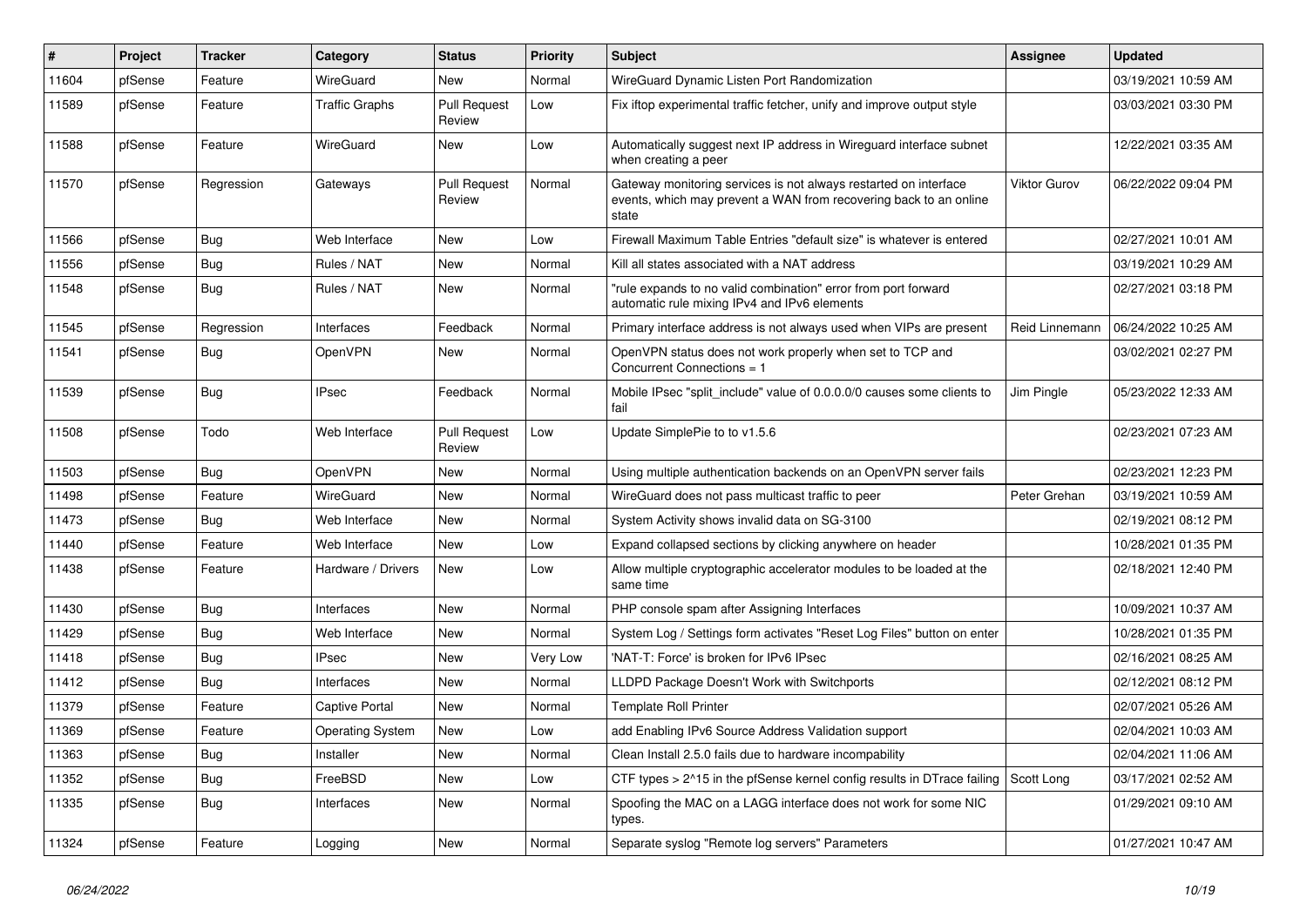| #     | Project | <b>Tracker</b> | Category                            | <b>Status</b> | <b>Priority</b> | <b>Subject</b>                                                                                                                   | <b>Assignee</b>     | <b>Updated</b>      |
|-------|---------|----------------|-------------------------------------|---------------|-----------------|----------------------------------------------------------------------------------------------------------------------------------|---------------------|---------------------|
| 11302 | pfSense | Feature        | WireGuard                           | New           | Normal          | WireGuard XMLRPC sync                                                                                                            |                     | 03/19/2021 10:59 AM |
| 11296 | pfSense | <b>Bug</b>     | Routing                             | New           | Normal          | Static route targets may still reachable via default route when the<br>gateway they should route through is down                 | <b>Viktor Gurov</b> | 05/10/2022 03:12 PM |
| 11280 | pfSense | Todo           | WireGuard                           | New           | Normal          | Add WireGuard to ALTQ list                                                                                                       |                     | 04/27/2021 12:32 PM |
| 11270 | pfSense | Feature        | <b>VPN (Multiple</b><br>Types)      | New           | Low             | Consider integrating Nebula mesh VPN                                                                                             |                     | 01/20/2021 03:34 PM |
| 11268 | pfSense | Bug            | Web Interface                       | New           | Normal          | Cookie named 'id' prevents Edit form fields being set properly                                                                   |                     | 09/03/2021 06:16 AM |
| 11262 | pfSense | Feature        | Rules / NAT                         | New           | Normal          | Time Based Rules - selects all days in the current month                                                                         |                     | 04/27/2021 12:32 PM |
| 11257 | pfSense | Feature        | Upgrade                             | New           | Normal          | Installed Packages: Update all button                                                                                            |                     | 01/18/2021 10:45 AM |
| 11243 | pfSense | Feature        | Interfaces                          | New           | Normal          | individual pfctl snort2c tables per interface only blocking IPs for<br>specific interface when a rule triggers in snort/suricata |                     | 01/14/2021 03:02 PM |
| 11232 | pfSense | Bug            | <b>Operating System</b>             | New           | Normal          | Fix pfSense_fsync                                                                                                                |                     | 01/08/2021 08:53 AM |
| 11213 | pfSense | Feature        | Gateways                            | New           | Low             | Option to mark gateway as down directly from Table                                                                               |                     | 01/03/2021 07:09 AM |
| 11203 | pfSense | <b>Bug</b>     | Certificates                        | New           | Normal          | certificate manager very slow                                                                                                    |                     | 12/31/2020 11:57 AM |
| 11192 | pfSense | <b>Bug</b>     | <b>Traffic Shaper</b><br>(Limiters) | Feedback      | Normal          | Using Limiters causes out of order packets within one TCP or UDP<br>flow                                                         |                     | 01/06/2021 12:09 AM |
| 11189 | pfSense | Feature        | Captive Portal                      | New           | Normal          | Captive Portal - Tarpit option                                                                                                   |                     | 12/23/2020 06:44 PM |
| 11184 | pfSense | Bug            | FreeBSD                             | New           | Normal          | PF: State policy cannot be configurable                                                                                          |                     | 02/09/2021 02:43 AM |
| 11177 | pfSense | <b>Bug</b>     | Dynamic DNS                         | New           | Normal          | DDNSv6 not using Check IP Services                                                                                               |                     | 12/21/2020 05:02 AM |
| 11174 | pfSense | <b>Bug</b>     | <b>Traffic Shaper</b><br>(ALTQ)     | Feedback      | Normal          | Incorrect traffic shaping on pppoe interface                                                                                     |                     | 12/21/2020 11:21 PM |
| 11169 | pfSense | Feature        | Interfaces                          | New           | Very Low        | Changing interface index order                                                                                                   |                     | 12/17/2020 05:44 AM |
| 11149 | pfSense | <b>Bug</b>     | <b>DHCP Relay</b>                   | New           | Normal          | DHCP relay won't start with DHCP server behind gateway                                                                           |                     | 03/22/2021 05:13 AM |
| 11147 | pfSense | <b>Bug</b>     | Dynamic DNS                         | New           | Normal          | Domeneshop DynDNS IPv4 and IPv6                                                                                                  |                     | 12/09/2020 11:47 PM |
| 11139 | pfSense | Documentation  | Interfaces                          | New           | Normal          | <b>Bridges and VLANs</b>                                                                                                         |                     | 12/07/2020 12:32 PM |
| 11110 | pfSense | Bug            | Backup / Restore                    | New           | Normal          | Backup file should be checked before restoring a specific area                                                                   |                     | 12/05/2020 02:50 PM |
| 11093 | pfSense | <b>Bug</b>     | Wireless                            | New           | Low             | ral(4) driver non-functional in arm64                                                                                            |                     | 11/21/2020 10:45 AM |
| 11091 | pfSense | Bug            | Interfaces                          | New           | Normal          | Interfaces set as disabled in the configuration have an UP status in the<br>operating system at boot                             | Viktor Gurov        | 05/10/2022 03:12 PM |
| 11084 | pfSense | Feature        | Dynamic DNS                         | New           | Normal          | Dynamic DNS include option to specify virtual IP addresses                                                                       |                     | 11/19/2020 01:26 PM |
| 11056 | pfSense | Feature        | Interfaces                          | New           | Normal          | Add option to disable flow-control on interfaces in GUI                                                                          |                     | 11/11/2020 04:41 PM |
| 11004 | pfSense | Feature        | DHCP (IPv4)                         | New           | Low             | DHCP reservations with no IP address show entries in DHCP leases                                                                 |                     | 10/26/2020 07:22 AM |
| 10995 | pfSense | Feature        | <b>Operating System</b>             | New           | Low             | Remove VMware MSI-X from the PCI blacklist.                                                                                      |                     | 10/20/2020 11:40 AM |
| 10980 | pfSense | <b>Bug</b>     | <b>Operating System</b>             | New           | Normal          | rc.local is executed at login by rc.initial, and not at boot time.                                                               |                     | 10/19/2020 09:39 AM |
| 10962 | pfSense | Feature        | Dynamic DNS                         | New           | Normal          | Add Cpanel support for Dynamic DNS Clients                                                                                       |                     | 12/28/2020 01:56 PM |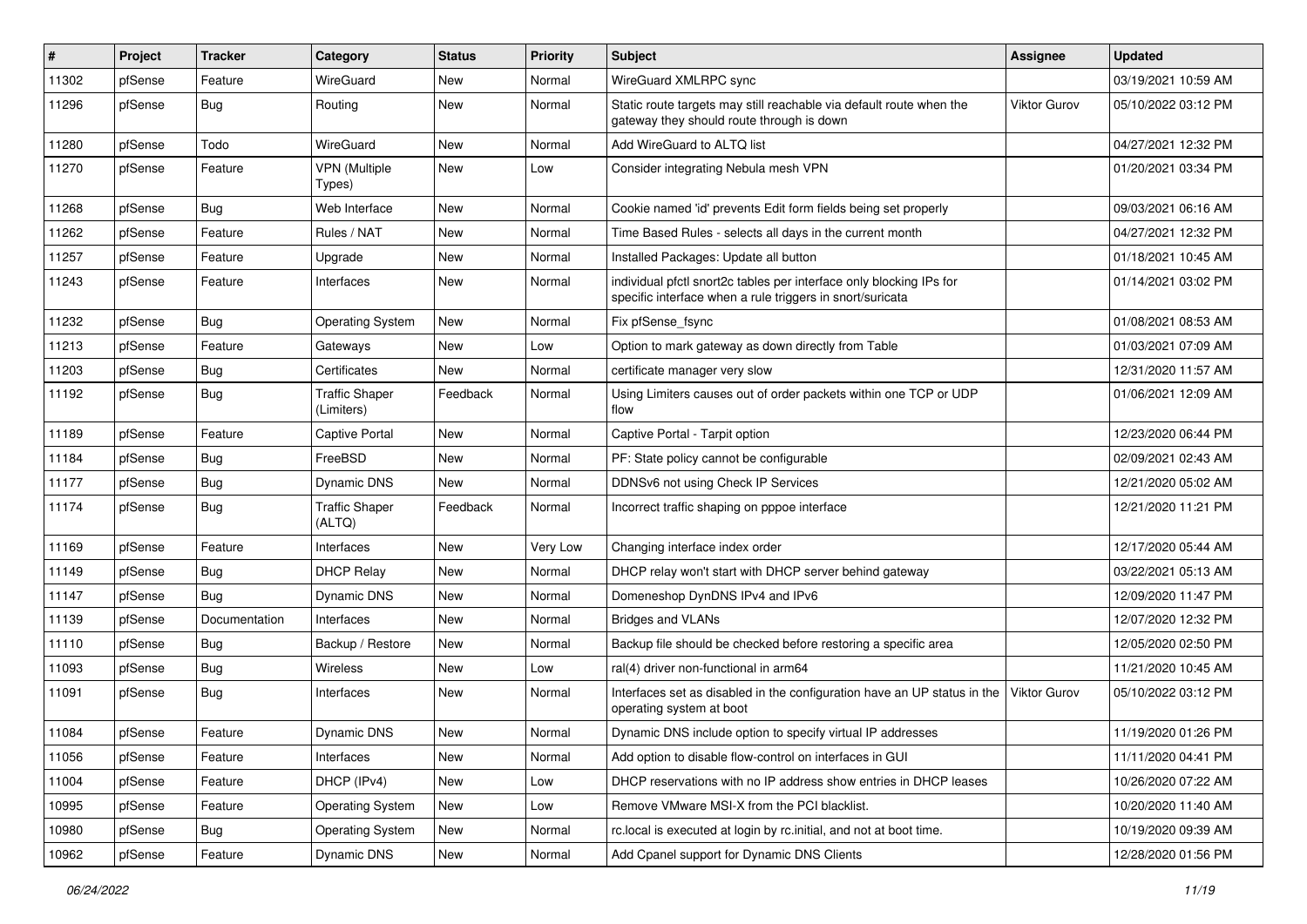| #     | Project | <b>Tracker</b> | Category                        | <b>Status</b>                 | <b>Priority</b> | <b>Subject</b>                                                                                      | <b>Assignee</b>      | <b>Updated</b>      |
|-------|---------|----------------|---------------------------------|-------------------------------|-----------------|-----------------------------------------------------------------------------------------------------|----------------------|---------------------|
| 10959 | pfSense | <b>Bug</b>     | <b>Traffic Graphs</b>           | Feedback                      | Low             | Traffic graph stopped on interface used via netmap                                                  |                      | 02/22/2021 02:57 AM |
| 10952 | pfSense | <b>Bug</b>     | Rules / NAT                     | New                           | Low             | Inconsistency in Subnet Defaults Between Firewall Rules and Interface<br><b>Address Assignments</b> |                      | 10/09/2020 12:50 PM |
| 10918 | pfSense | Feature        | Aliases / Tables                | New                           | Low             | IP Aliases de-duplication                                                                           |                      | 12/13/2020 11:37 PM |
| 10904 | pfSense | Feature        | <b>DHCP Relay</b>               | <b>Pull Request</b><br>Review | Normal          | Support vti interfaces in dhcrelay                                                                  | Luiz Souza           | 10/12/2020 07:35 AM |
| 10892 | pfSense | Bug            | Rules / NAT                     | New                           | Low             | Large number of VLAN/LANs make floating rules are to read                                           | <b>Jared Dillard</b> | 02/01/2021 03:29 PM |
| 10890 | pfSense | Feature        | Interfaces                      | <b>New</b>                    | Normal          | Allow multiple assigned interfaces to track status of a single switch port                          |                      | 09/14/2020 07:20 AM |
| 10875 | pfSense | <b>Bug</b>     | Gateways                        | New                           | Normal          | PPP periodic reset does not fully restore gateway group round-robin<br>functionality                | Luiz Souza           | 11/05/2020 07:44 AM |
| 10843 | pfSense | Feature        | Authentication                  | New                           | Normal          | Allow user manager settings to specify multiple authentication servers                              |                      | 01/13/2022 07:22 AM |
| 10839 | pfSense | Feature        | <b>Traffic Shaper</b><br>(ALTQ) | New                           | Normal          | Add popular messengers to the Traffic Shaper Wizard                                                 |                      | 08/18/2020 10:07 AM |
| 10833 | pfSense | Bug            | Configuration<br>Backend        | New                           | Normal          | unbound exits on configuration error when link status flaps on LAN<br>interface                     |                      | 08/13/2020 11:53 PM |
| 10822 | pfSense | <b>Bug</b>     | DHCP (IPv6)                     | New                           | Normal          | Deprecated IPv6 prefix won't be announced as deprecated to clients                                  |                      | 08/10/2020 09:23 AM |
| 10805 | pfSense | Feature        | Hardware / Drivers              | New                           | Normal          | Intel QAT (QuickAssist) encryption support for PfSense                                              |                      | 07/31/2020 03:13 PM |
| 10802 | pfSense | Feature        | DHCP (IPv4)                     | New                           | Very Low        | Seperator for DHCP Static Mapped leases                                                             |                      | 07/31/2020 10:30 AM |
| 10765 | pfSense | <b>Bug</b>     | Authentication                  | New                           | Normal          | Ampersands in Idap extended query are escaped twice                                                 |                      | 09/02/2020 07:55 AM |
| 10732 | pfSense | Feature        | <b>High Availability</b>        | New                           | Very Low        | Warning banner for secondary HA node                                                                |                      | 12/23/2021 03:34 AM |
| 10731 | pfSense | Feature        | <b>XMLRPC</b>                   | New                           | Very Low        | XML-sync primary/secondary config flag                                                              |                      | 07/06/2020 03:52 PM |
| 10729 | pfSense | <b>Bug</b>     | Package System                  | New                           | Normal          | Certificate verification failed for pkg.freebsd.org                                                 |                      | 07/05/2020 01:12 AM |
| 10726 | pfSense | <b>Bug</b>     | Rules / NAT                     | New                           | Normal          | Sticky-connections option is bugged - sticky-address cannot be<br>redefined                         |                      | 11/12/2020 10:12 AM |
| 10718 | pfSense | Feature        | Notifications                   | New                           | Normal          | Email notifications - add new field to enter a from: name                                           |                      | 07/01/2020 09:08 AM |
| 10715 | pfSense | <b>Bug</b>     | <b>DHCP Relay</b>               | New                           | Normal          | DHCPv6 relay always uses the "first" IPv6 address of an interface                                   |                      | 06/29/2020 05:01 AM |
| 10714 | pfSense | <b>Bug</b>     | DHCP (IPv6)                     | New                           | Normal          | radvd only gives out the prefix of the "first" IPv6 address of an interface                         |                      | 10/06/2020 01:03 PM |
| 10712 | pfSense | Bug            | Rules / NAT                     | New                           | Normal          | "default allow LAN IPv6 to any" rule does not work right after boot<br>when using IPv6 PD           |                      | 06/30/2020 12:17 AM |
| 10708 | pfSense | Bug            | Upgrade                         | New                           | Normal          | ZFS bootpool boot symlink issue                                                                     | Luiz Souza           | 03/08/2021 07:03 AM |
| 10701 | pfSense | <b>Bug</b>     | Web Interface                   | New                           | Very Low        | Firewall Log too wide with Rule Description Column                                                  |                      | 06/25/2020 07:36 AM |
| 10690 | pfSense | <b>Bug</b>     | Installer                       | New                           | Low             | Not possible to make UFS install on ZFS formatted drive                                             |                      | 04/21/2022 12:39 PM |
| 10671 | pfSense | Bug            | <b>Operating System</b>         | New                           | Normal          | pfsense 2.4.5_1 does not boot on Gen2 2012R2 HyperV VM                                              |                      | 05/09/2021 06:39 AM |
| 10651 | pfSense | Feature        | OpenVPN                         | New                           | Normal          | Remove/replace deprecated OpenVPN options                                                           |                      | 06/10/2020 11:32 AM |
| 10645 | pfSense | Feature        | Package System                  | New                           | Very Low        | Choosing active repo after restoring config but before starting pkgs<br>auto-installing             |                      | 09/22/2020 01:04 PM |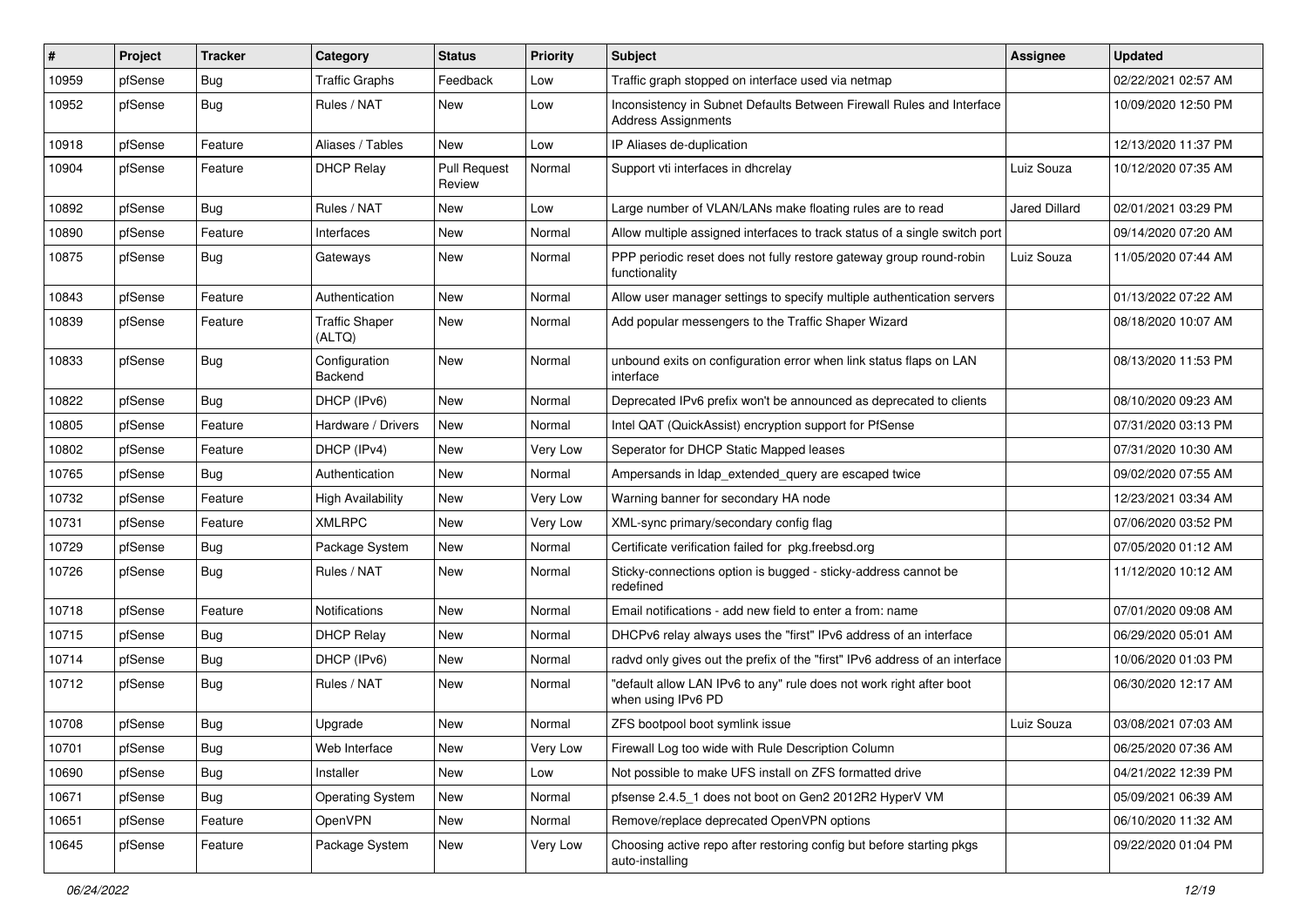| $\#$  | Project | <b>Tracker</b> | Category                     | <b>Status</b> | <b>Priority</b> | <b>Subject</b>                                                                                                    | <b>Assignee</b> | <b>Updated</b>      |
|-------|---------|----------------|------------------------------|---------------|-----------------|-------------------------------------------------------------------------------------------------------------------|-----------------|---------------------|
| 10624 | pfSense | <b>Bug</b>     | <b>DNS Resolver</b>          | <b>New</b>    | Normal          | Unbound configuration memory leak with python module $+$ register<br>DHCP leases active                           |                 | 02/26/2021 10:27 AM |
| 10621 | pfSense | Feature        | Hardware / Drivers           | Feedback      | Normal          | Update system.inc/system_identify_specific_platform() update to<br>accommodate AWS, Azure and GCP                 |                 | 06/02/2020 03:16 PM |
| 10584 | pfSense | Bug            | Hardware / Drivers           | <b>New</b>    | Normal          | SG-3100 with M.2: shutdown instead of reboot                                                                      |                 | 07/21/2020 03:08 AM |
| 10581 | pfSense | Feature        | Logging                      | <b>New</b>    | Normal          | Provide ability to disable nginx access logging to remote syslog server                                           |                 | 05/21/2020 08:36 PM |
| 10577 | pfSense | <b>Bug</b>     | Hardware / Drivers           | Feedback      | Normal          | intel x553 (c3000 chipset) loading x520 driver                                                                    |                 | 05/28/2020 03:59 AM |
| 10544 | pfSense | <b>Bug</b>     | User Manager /<br>Privileges | New           | Normal          | It's not possible to add a user to group operator using the gui                                                   |                 | 04/21/2022 12:39 PM |
| 10530 | pfSense | Bug            | Upgrade                      | New           | Normal          | Convert config version to be based on product version                                                             |                 | 04/21/2022 12:39 PM |
| 10514 | pfSense | Feature        | Web Interface                | New           | Normal          | Add to every page an unparsed Notes field for administrative reference                                            |                 | 04/30/2020 06:32 PM |
| 10513 | pfSense | <b>Bug</b>     | Rules / NAT                  | New           | Normal          | State issues with policy routing and HA failover                                                                  |                 | 04/21/2022 12:39 PM |
| 10493 | pfSense | <b>Bug</b>     | <b>IPsec</b>                 | <b>New</b>    | Normal          | filter get vpns list() issues                                                                                     |                 | 05/06/2020 01:07 AM |
| 10468 | pfSense | Feature        | Web Interface                | New           | Normal          | Allow to download log files from WebGUI                                                                           |                 | 04/17/2020 06:17 AM |
| 10467 | pfSense | Feature        | Notifications                | New           | Very Low        | Email alert functionality for system health                                                                       |                 | 05/21/2020 06:02 AM |
| 10464 | pfSense | Todo           | Upgrade                      | <b>New</b>    | Low             | Disallow package updates when a system update is available                                                        |                 | 04/21/2022 12:39 PM |
| 10446 | pfSense | Feature        | Rules / NAT                  | <b>New</b>    | Very Low        | VIP address is not shown in firewall rules                                                                        |                 | 06/09/2022 02:07 PM |
| 10404 | pfSense | Feature        | <b>NTPD</b>                  | <b>New</b>    | Normal          | Consider using chrony for NTP services                                                                            |                 | 11/23/2021 06:59 PM |
| 10401 | pfSense | Feature        | Dashboard                    | <b>New</b>    | Normal          | Request: ability to sort/separate stopped/running Service(s) on<br>Dashboard -> Services Status widget            |                 | 03/31/2020 04:48 PM |
| 10395 | pfSense | Feature        | Dashboard                    | New           | Low             | Add Dashboard System Information support for more PC Engines APU<br>boards                                        |                 | 02/17/2022 01:02 AM |
| 10352 | pfSense | Bug            | Authentication               | New           | Very Low        | RADIUS authentication fails with MSCHAPv1 or MSCHAPv2 when<br>passwords contain international characters          |                 | 06/20/2022 04:04 PM |
| 10345 | pfSense | Feature        | DHCP (IPv4)                  | <b>New</b>    | Normal          | DHCP lease distinction between online and offline                                                                 |                 | 03/16/2020 07:56 AM |
| 10342 | pfSense | <b>Bug</b>     | <b>DNS Resolver</b>          | <b>New</b>    | Normal          | Unbound domain overrides stop resolving periodically. They only<br>resume after the service has been restarted.   |                 | 03/13/2020 10:35 AM |
| 10325 | pfSense | <b>Bug</b>     | Notifications                | New           | Normal          | System/Advanced/Notifications/E-Mail - SMTP Notification E-Mail auth<br>password Unexpected Bahaviour             |                 | 10/30/2020 08:17 AM |
| 10312 | pfSense | Feature        | Rules / NAT                  | <b>New</b>    | Low             | Reordering of NAT rules without dragging                                                                          |                 | 03/03/2020 07:28 AM |
| 10311 | pfSense | Bug            | OpenVPN                      | New           | Normal          | Too low net.link.ifqmaxlen causes packet drop under load when using<br>OpenVPN inside bridge interface under load |                 | 08/10/2021 03:10 AM |
| 10310 | pfSense | Bug            | Upgrade                      | New           | Normal          | Systems with low RAM and several packages may temporarily fail to<br>load large tables after an upgrade           |                 | 03/03/2020 07:55 AM |
| 10290 | pfSense | Feature        | Aliases / Tables             | New           | Very Low        | Firewall Aliases Add button on top of list                                                                        |                 | 07/10/2021 01:03 PM |
| 10280 | pfSense | Feature        | Dashboard                    | New           | Low             | <b>DHCP Leases widget</b>                                                                                         |                 | 11/07/2020 09:18 PM |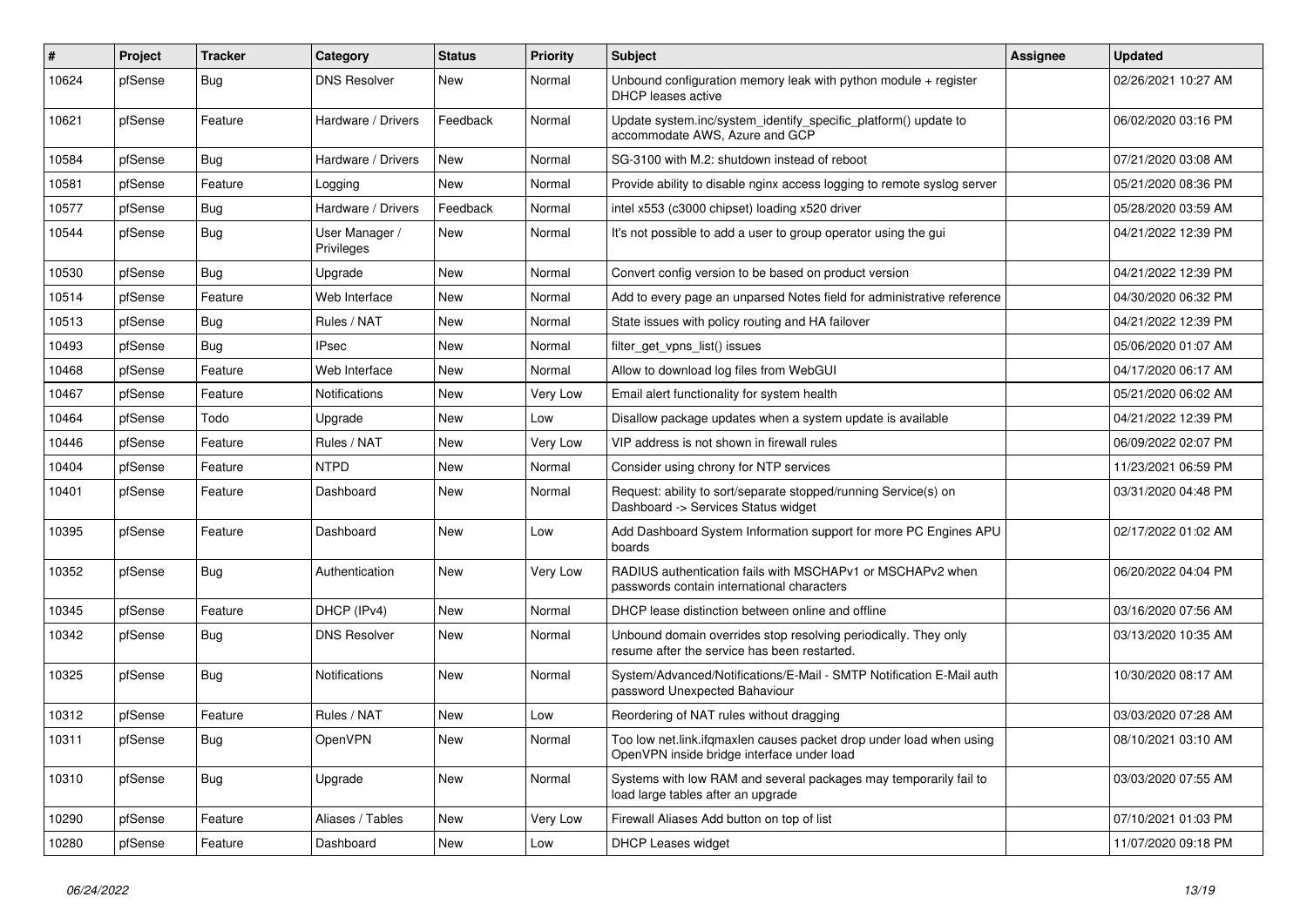| #     | Project | <b>Tracker</b> | Category                | <b>Status</b> | <b>Priority</b> | <b>Subject</b>                                                                              | Assignee                              | <b>Updated</b>      |
|-------|---------|----------------|-------------------------|---------------|-----------------|---------------------------------------------------------------------------------------------|---------------------------------------|---------------------|
| 10277 | pfSense | <b>Bug</b>     | Web Interface           | New           | Normal          | Sorting the log entries does not use year value                                             |                                       | 02/24/2020 07:46 AM |
| 10271 | pfSense | <b>Bug</b>     | Web Interface           | New           | Normal          | Large number of VLAN/LANs make "Interfaces" menu hard to access                             |                                       | 02/20/2020 04:46 AM |
| 10258 | pfSense | Feature        | Certificates            | New           | Very Low        | allow to sign CA                                                                            |                                       | 02/20/2020 04:20 AM |
| 10250 | pfSense | Feature        | DHCP (IPv4)             | New           | Very Low        | DHCP lease view by interface                                                                |                                       | 02/11/2020 07:47 AM |
| 10238 | pfSense | Feature        | <b>Operating System</b> | New           | Very Low        | Periodic Scrub of ZFS filesystem                                                            |                                       | 12/31/2020 03:02 PM |
| 10237 | pfSense | Feature        | Upgrade                 | New           | Normal          | Take ZFS snapshot on Upgrade                                                                |                                       | 04/07/2020 03:58 PM |
| 10223 | pfSense | Feature        | Interfaces              | New           | Normal          | Add the ability to create additional loopback interfaces                                    |                                       | 12/15/2020 04:35 PM |
| 10204 | pfSense | Feature        | Interfaces              | New           | Low             | Possible clarification of Track IPv6 Interface Subnet ID                                    |                                       | 01/23/2020 01:04 PM |
| 10199 | pfSense | Todo           | Translations            | New           | Very Low        | Improve Spanish translation interface                                                       | Aluisco Miguel<br>Ricardo<br>Mastrapa | 01/22/2020 09:22 AM |
| 10150 | pfSense | <b>Bug</b>     | <b>IGMP Proxy</b>       | New           | Normal          | IGMP Proxy does not scale to hundreds of streams                                            |                                       | 01/03/2020 02:56 AM |
| 10144 | pfSense | Feature        | Web Interface           | New           | Low             | Default Sort Order, DHCP Leases                                                             |                                       | 12/31/2019 06:47 PM |
| 10143 | pfSense | <b>Bug</b>     | <b>DNS Resolver</b>     | New           | Normal          | System hostname DNS entry is assigned to the wrong IP on multi-wan<br>setups                |                                       | 12/31/2019 02:33 PM |
| 10137 | pfSense | Feature        | Package System          | <b>New</b>    | Normal          | net-mgmt/arpwatch: Update to 3.0                                                            |                                       | 12/30/2019 05:16 PM |
| 10000 | pfSense | <b>Bug</b>     | Dynamic DNS             | New           | Normal          | Azure Dynamic DNS A and AAAA Records for Apex Zone                                          |                                       | 03/31/2020 09:03 AM |
| 9970  | pfSense | Feature        | <b>Captive Portal</b>   | New           | Low             | Captive Portal and SAML2 Integration                                                        | Mauro Braggio                         | 10/12/2020 07:39 AM |
| 9942  | pfSense | Feature        | <b>Operating System</b> | New           | Normal          | Give pfSense the possibility to change the keyboard Layout for<br>console users             |                                       | 01/22/2021 02:33 AM |
| 9937  | pfSense | Feature        | Authentication          | New           | Normal          | OpenVPN Login User Privilege                                                                |                                       | 11/29/2019 08:46 AM |
| 9889  | pfSense | <b>Bug</b>     | Certificates            | New           | Very Low        | CRL check for Intermediate CA CRLs fails                                                    | Jim Pingle                            | 11/08/2019 11:03 AM |
| 9887  | pfSense | <b>Bug</b>     | Rules / NAT             | New           | Low             | Rule separator positions change when deleting multiple rules                                |                                       | 05/10/2022 03:11 PM |
| 9876  | pfSense | Feature        | <b>Operating System</b> | New           | Normal          | PFsense on KVM: Web interface hint to disable "Hardware Checksum<br>Offloading"             |                                       | 07/03/2020 07:11 AM |
| 9857  | pfSense | Feature        | <b>IPsec</b>            | <b>New</b>    | Normal          | IPsec Down/Up SMTP Notifications                                                            |                                       | 08/31/2021 08:07 AM |
| 9838  | pfSense | Feature        | OpenVPN                 | New           | Normal          | PKCS11 support                                                                              |                                       | 10/20/2019 02:12 PM |
| 9837  | pfSense | Bug            | Interfaces              | New           | Very Low        | ipv6 is not completely disabled on the interfaces                                           |                                       | 10/24/2019 01:16 AM |
| 9805  | pfSense | Bug            | Dynamic DNS             | New           | Normal          | dynDNS cloudflare multiple entries                                                          |                                       | 10/02/2019 04:51 PM |
| 9800  | pfSense | Feature        | Hardware / Drivers      | New           | Normal          | Add toggle for net.isr.dispatch=deferred in GUI                                             |                                       | 09/29/2019 06:18 AM |
| 9775  | pfSense | Feature        | Backup / Restore        | New           | Normal          | AutoConfigBackup - Rolling per day/hour cap on changes, retention<br>policy                 |                                       | 09/20/2019 09:19 AM |
| 9755  | pfSense | <b>Bug</b>     | Package System          | New           | Very Low        | package description wrong link<br>https://www.freshports.org/security/openvpn-client-export |                                       | 09/13/2019 07:22 AM |
| 9737  | pfSense | <b>Bug</b>     | <b>Traffic Graphs</b>   | New           | Normal          | traffic-graphs.js shows incorrect units inside the chart                                    |                                       | 09/09/2019 06:35 AM |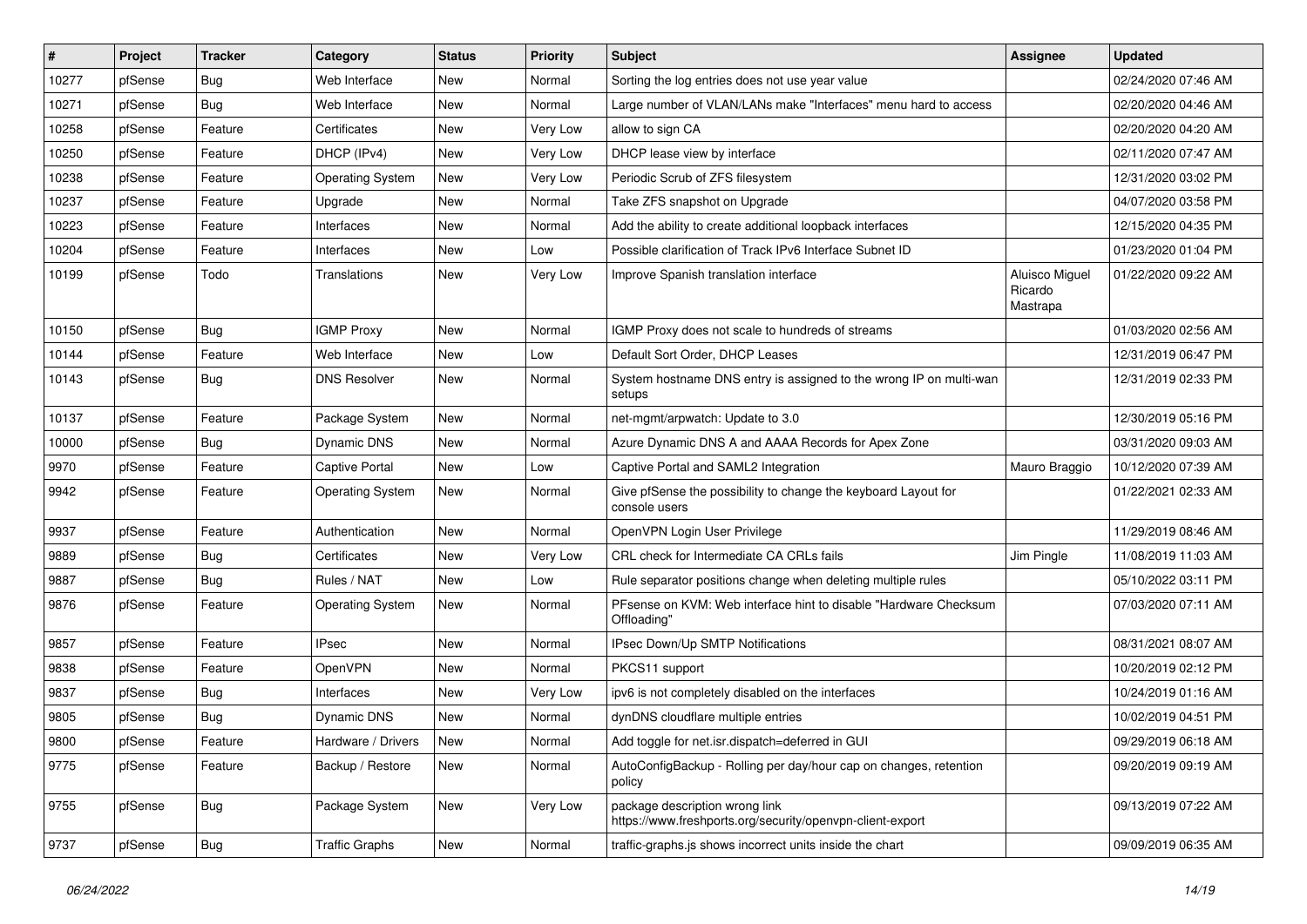| $\vert$ # | Project | <b>Tracker</b> | Category                     | <b>Status</b> | <b>Priority</b> | <b>Subject</b>                                                                                                       | Assignee | <b>Updated</b>      |
|-----------|---------|----------------|------------------------------|---------------|-----------------|----------------------------------------------------------------------------------------------------------------------|----------|---------------------|
| 9732      | pfSense | Feature        | DHCP (IPv4)                  | New           | Normal          | System UTC time offset in DHCP Option 2                                                                              |          | 09/06/2019 08:39 PM |
| 9718      | pfSense | Feature        | Diagnostics                  | New           | Low             | Make diag_states_summary table sortable                                                                              |          | 10/06/2020 09:12 AM |
| 9717      | pfSense | Feature        | Web Interface                | New           | Low             | Search box for pfsense?                                                                                              |          | 07/05/2020 02:14 PM |
| 9698      | pfSense | <b>Bug</b>     | <b>RRD Graphs</b>            | New           | Normal          | Monitoring graphs do not retain state after auto-refresh                                                             |          | 08/26/2019 02:09 AM |
| 9690      | pfSense | <b>Bug</b>     | Interfaces                   | <b>New</b>    | Normal          | Ethernet flow control should be disabled by default                                                                  |          | 08/19/2019 06:45 PM |
| 9680      | pfSense | Feature        | <b>DHCP Relay</b>            | New           | Normal          | Seperate DHCP Server and relay per interface                                                                         |          | 02/27/2020 10:47 AM |
| 9677      | pfSense | <b>Bug</b>     | Dashboard                    | New           | Normal          | Dashboard hangs when widget needs data from a remote host which<br>is down                                           |          | 08/13/2019 09:15 AM |
| 9664      | pfSense | Bug            | Dynamic DNS                  | New           | Normal          | DynDNS and Dual-wan problem with CloudFlare (works with No-Ip)                                                       |          | 08/03/2019 10:00 AM |
| 9654      | pfSense | <b>Bug</b>     | <b>DNS Resolver</b>          | <b>New</b>    | Normal          | After reboot, the DNS resolver must be restarted before it will advertise<br>the ipv6 DNS address of the router.     |          | 11/20/2020 03:12 AM |
| 9650      | pfSense | <b>Bug</b>     | Gateways                     | <b>New</b>    | Normal          | IPv6 connection drops (ir-)regular on Kabelvodafone (German cable<br>ISP)                                            |          | 07/27/2019 07:14 AM |
| 9633      | pfSense | Feature        | <b>PPPoE Server</b>          | <b>New</b>    | Normal          | PPPoE/L2TP Server Status Page                                                                                        |          | 10/09/2021 12:05 PM |
| 9627      | pfSense | Feature        | <b>Captive Portal</b>        | New           | Normal          | Captive Portal only shows authenticated users                                                                        |          | 08/14/2019 02:48 PM |
| 9626      | pfSense | <b>Bug</b>     | Web Interface                | New           | Normal          | When deny write permission is assigned to a user, there is no error<br>feedback if the user tries to write something |          | 11/13/2020 07:25 PM |
| 9621      | pfSense | Feature        | User Manager /<br>Privileges | New           | Normal          | More convenient deletion of single user privileges                                                                   |          | 07/09/2019 03:09 AM |
| 9617      | pfSense | Feature        | PPP Interfaces               | <b>New</b>    | Normal          | PPPoE Static IP Configuration in GUI                                                                                 |          | 10/15/2021 08:52 PM |
| 9591      | pfSense | Feature        | Rules / NAT                  | New           | Normal          | Add under firewall rules a search box                                                                                |          | 08/14/2019 02:39 PM |
| 9585      | pfSense | <b>Bug</b>     | Interfaces                   | New           | Normal          | 6RD: Unable to reach hosts on within same 6rd-domain                                                                 |          | 08/14/2019 02:39 PM |
| 9575      | pfSense | Feature        | DHCP (IPv6)                  | New           | Very Low        | RFC 7078 - Distributing Address Selection Policy Using DHCPv6                                                        |          | 08/14/2019 02:39 PM |
| 9574      | pfSense | Feature        | Package System               | New           | Normal          | Show changelog at package upgrade                                                                                    |          | 06/02/2019 04:35 AM |
| 9566      | pfSense | <b>Bug</b>     | <b>Traffic Graphs</b>        | New           | Normal          | Traffic graph displays traffic incorrectly                                                                           |          | 11/18/2019 07:54 AM |
| 9544      | pfSense | Feature        | Routing                      | <b>New</b>    | Normal          | Enable RADIX_MPATH                                                                                                   |          | 04/21/2022 12:39 PM |
| 9536      | pfSense | Feature        | DHCP (IPv6)                  | New           | Normal          | Support dynamic prefix in DHCPv6 Server                                                                              |          | 05/25/2022 04:27 AM |
| 9504      | pfSense | <b>Bug</b>     | Dynamic DNS                  | New           | Normal          | Multiple Dynamic DNS update notifications for the same interface, not<br>differentiated by the hostname              |          | 05/07/2019 07:46 AM |
| 9485      | pfSense | Bug            | User Manager /<br>Privileges | New           | Normal          | password match error on system_usermanager causes Group<br>membership to be reset.                                   |          | 04/26/2019 08:52 AM |
| 9464      | pfSense | Feature        | Interfaces                   | New           | Normal          | Marvell 6000 -- netgate hardware (e.g.: XG-7100, XG-3100) internal<br>switch LACP support                            |          | 04/08/2019 07:58 AM |
| 9453      | pfSense | <b>Bug</b>     | <b>LAGG Interfaces</b>       | New           | Normal          | VLAN Interfaces on LAGG get orphaned at boot                                                                         |          | 08/21/2019 11:16 AM |
| 9436      | pfSense | Feature        | <b>DNS Resolver</b>          | New           | Normal          | Unbound: enable dnstap support                                                                                       |          | 03/27/2019 07:54 PM |
| 9384      | pfSense | Bug            | Interfaces                   | Confirmed     | Normal          | devd putting "\$" before variable contents when using single quotes                                                  |          | 04/21/2022 12:39 PM |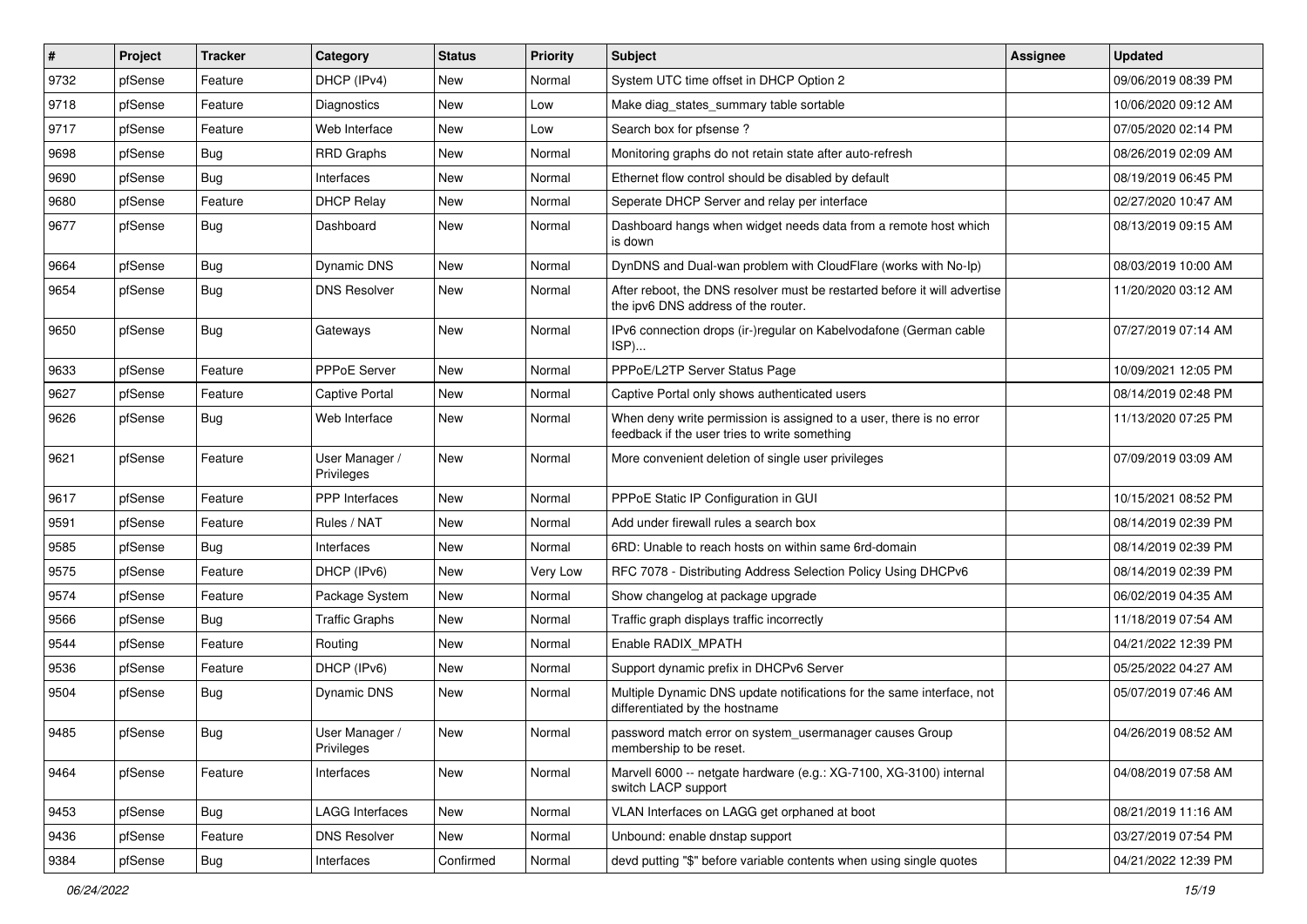| #    | Project | <b>Tracker</b> | Category                     | <b>Status</b> | <b>Priority</b> | <b>Subject</b>                                                                                        | Assignee              | <b>Updated</b>      |
|------|---------|----------------|------------------------------|---------------|-----------------|-------------------------------------------------------------------------------------------------------|-----------------------|---------------------|
| 9353 | pfSense | <b>Bug</b>     | Dashboard                    | New           | Low             | PHPSession errors from limited access to dashboard and widgets                                        |                       | 10/06/2020 09:31 AM |
| 9349 | pfSense | <b>Bug</b>     | <b>IPsec</b>                 | Confirmed     | Normal          | IPSec service start/stop/restart fails after settings change                                          | Markus<br>Stockhausen | 10/30/2020 01:33 PM |
| 9344 | pfSense | <b>Bug</b>     | Translations                 | New           | Normal          | OpenVPN click NCP Algorithms will always go to DH Parameters<br>website(in Chinese-Taiwan)            |                       | 10/21/2021 03:48 AM |
| 9343 | pfSense | Bug            | DHCP (IPv4)                  | New           | Normal          | diag arp.php times out with large DHCPD leases table                                                  |                       | 08/14/2019 01:19 PM |
| 9338 | pfSense | <b>Bug</b>     | <b>IGMP Proxy</b>            | New           | Normal          | igmpproxy ignoring downstream vlan interface                                                          |                       | 02/22/2019 03:48 AM |
| 9336 | pfSense | Feature        | Notifications                | New           | Very Low        | Make Dynamic DNS update notification e-mail optional                                                  |                       | 02/18/2019 11:49 AM |
| 9296 | pfSense | <b>Bug</b>     | Aliases / Tables             | Confirmed     | Low             | Alias content is sometimes incomplete when mixing FQDN and IP<br>address                              | Reid Linnemann        | 06/18/2022 03:12 PM |
| 9295 | pfSense | Bug            | PPPoE Server                 | New           | Very High       | IPv6 PD does not work with PPPOE (Server & Client)                                                    |                       | 05/15/2022 10:53 AM |
| 9293 | pfSense | Feature        | Web Interface                | New           | Low             | Provide WebUI message (banner) prior to login                                                         |                       | 08/14/2019 02:39 PM |
| 9288 | pfSense | Feature        | Authentication               | New           | Normal          | SSHGuard add pfSense signature in standard                                                            |                       | 08/14/2019 01:19 PM |
| 9253 | pfSense | Feature        | User Manager /<br>Privileges | New           | Normal          | RFE: True View-Only WebCFG options                                                                    |                       | 08/21/2019 09:21 AM |
| 9241 | pfSense | <b>Bug</b>     | Interfaces                   | New           | Normal          | Ethernet link cycles up/down if "auto-negotiate" is explicitly selected in<br>interface configuration |                       | 12/31/2018 08:36 PM |
| 9226 | pfSense | Feature        | Web Interface                | New           | Normal          | zfs GUI functionality - alerts                                                                        |                       | 12/31/2020 02:50 PM |
| 9222 | pfSense | Feature        | Authentication               | <b>New</b>    | Normal          | Add sshguard log when release an IP                                                                   |                       | 08/14/2019 01:00 PM |
| 9192 | pfSense | <b>Bug</b>     | PPP Interfaces               | New           | Normal          | PPPoE daemon selects wrong interface                                                                  |                       | 08/20/2019 10:05 AM |
| 9183 | pfSense | Bug            | <b>LAGG Interfaces</b>       | New           | Very Low        | OpenVPN Lagg Interface not working after restart or new start                                         |                       | 08/21/2019 11:17 AM |
| 9179 | pfSense | <b>Bug</b>     | <b>NAT Reflection</b>        | New           | Normal          | NAT reflection fix implemented for #8604 is causing WebUI and<br>XMLRPC to fail on slave              |                       | 03/27/2020 08:01 PM |
| 9167 | pfSense | <b>Bug</b>     | Rules / NAT                  | <b>New</b>    | Normal          | Some Important ICMPv6 Traffic Not Allowed by Default Rules                                            |                       | 08/14/2019 01:00 PM |
| 9165 | pfSense | Feature        | Authentication               | New           | Normal          | only IPs can be added to sshguard whitelist                                                           |                       | 04/21/2022 12:39 PM |
| 9156 | pfSense | Feature        | OpenVPN                      | New           | Normal          | OpenVPN: Add tickbox for 'nopool' directive                                                           |                       | 04/14/2020 01:45 PM |
| 9149 | pfSense | <b>Bug</b>     | Package System               | New           | Low             | Continued issues with /tmp and /var in RAM on 2.4                                                     |                       | 11/24/2018 11:56 AM |
| 9140 | pfSense | <b>Bug</b>     | Logging                      | New           | Very Low        | Unexpected rule can be displayed when looking up filter log entry with<br>multiple matching rules     |                       | 08/19/2019 02:56 PM |
| 9136 | pfSense | Bug            | DHCP (IPv6)                  | New           | High            | IPv6 Tracking Interfaces Lose IPv6 Address in Certain Cases                                           |                       | 04/21/2022 12:39 PM |
| 9130 | pfSense | Feature        | DHCP (IPv4)                  | New           | Normal          | Request ID [#INC-16195]: DHCP - PXE Boot                                                              |                       | 09/10/2020 01:39 PM |
| 9123 | pfSense | Bug            | Interfaces                   | Feedback      | Very High       | Adding/configuring vlan on ixl-devices causes ag add macvlan err<br>$-53$ , ag error 14               | Luiz Souza            | 05/16/2022 07:57 AM |
| 9101 | pfSense | <b>Bug</b>     | <b>Traffic Graphs</b>        | New           | Normal          | Traffic Graphs/Dashboard Slows Downloads Being Performed by the<br>Same Firefox Browser               |                       | 08/21/2019 09:18 AM |
| 9094 | pfSense | <b>Bug</b>     | Hardware / Drivers           | Assigned      | Normal          | MBT console settings are not forced to video console                                                  |                       | 11/07/2018 10:23 AM |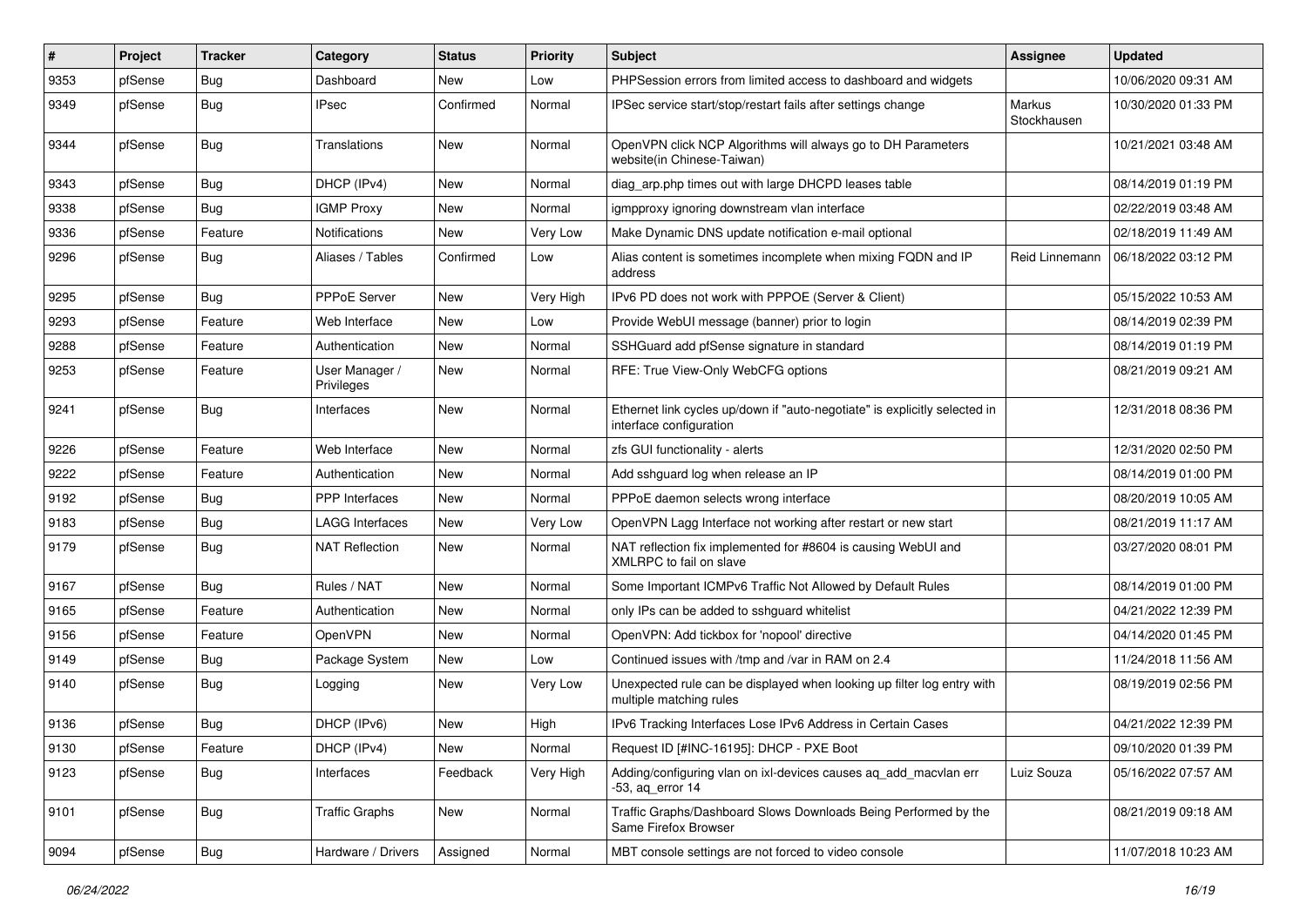| #    | Project | <b>Tracker</b> | Category                                        | <b>Status</b> | <b>Priority</b> | <b>Subject</b>                                                                                                               | <b>Assignee</b> | <b>Updated</b>      |
|------|---------|----------------|-------------------------------------------------|---------------|-----------------|------------------------------------------------------------------------------------------------------------------------------|-----------------|---------------------|
| 9087 | pfSense | <b>Bug</b>     | <b>Traffic Graphs</b>                           | New           | Normal          | Traffic Graph Widget Legend Not Updating                                                                                     |                 | 08/14/2019 12:38 PM |
| 9063 | pfSense | Feature        | Dynamic DNS                                     | New           | Normal          | Allow dynamic DNS client entry to specify which Check IP service to<br>use                                                   |                 | 10/24/2018 11:53 AM |
| 9060 | pfSense | Feature        | Logging                                         | <b>New</b>    | Normal          | add rule name filtering field for firewall log viewer                                                                        |                 | 08/14/2019 12:38 PM |
| 9038 | pfSense | Feature        | Logging                                         | <b>New</b>    | Normal          | Live view of any log file                                                                                                    |                 | 08/19/2019 02:55 PM |
| 9037 | pfSense | <b>Bug</b>     | <b>DNS Resolver</b>                             | <b>New</b>    | Normal          | Unbound not logging to syslog after reboot                                                                                   |                 | 10/12/2018 05:09 AM |
| 9035 | pfSense | Bug            | Rules / NAT                                     | New           | Normal          | Inactive Interfaces are Hidden in Firewall Rules                                                                             |                 | 08/14/2019 12:39 PM |
| 9024 | pfSense | <b>Bug</b>     | <b>Traffic Shaper</b><br>(Limiters)             | Feedback      | Normal          | Ping packet loss under load when using limiters                                                                              |                 | 05/12/2022 11:55 AM |
| 8964 | pfSense | <b>Bug</b>     | <b>IPsec</b>                                    | New           | High            | IPsec async cryptography advanced setting - TCP traffic not passing<br>through                                               | Luiz Souza      | 12/08/2020 12:09 PM |
| 8963 | pfSense | <b>Bug</b>     | <b>Traffic Shaper</b><br>(Limiters)             | New           | Normal          | 2.4.4 Limiters don't work after CARP fail-over                                                                               |                 | 12/10/2018 06:40 AM |
| 8929 | pfSense | Feature        | Web Interface                                   | New           | Normal          | Scroll bar css dark theme                                                                                                    |                 | 08/14/2019 12:16 PM |
| 8882 | pfSense | <b>Bug</b>     | Interfaces                                      | Incomplete    | Normal          | Interface assignments lost on reboot                                                                                         |                 | 02/17/2022 02:24 PM |
| 8879 | pfSense | Feature        | DHCP (IPv4)                                     | <b>New</b>    | Very Low        | DHCP options ADD force options                                                                                               |                 | 09/07/2018 09:14 AM |
| 8846 | pfSense | <b>Bug</b>     | Gateways                                        | New           | Low             | Misleading gateway error message adding/editing static routes using a<br>disabled interface                                  |                 | 08/21/2019 11:29 AM |
| 8831 | pfSense | <b>Bug</b>     | <b>IPv6 Router</b><br>Advertisements<br>(RADVD) | New           | Very High       | Radvd causes latency spikes                                                                                                  |                 | 04/19/2021 04:51 AM |
| 8820 | pfSense | Bug            | Rules / NAT                                     | New           | Low             | System/Advanced/Misc - "Do not kill connections when schedule<br>expires" UN-checked still leaves existing connections open. |                 | 07/28/2020 10:59 AM |
| 8815 | pfSense | Bug            | Interfaces                                      | New           | Normal          | IP addresses are removed from interfaces when link is lost and either<br>IPv4 or IPv6 is dynamic                             | Luiz Souza      | 07/21/2021 07:49 AM |
| 8804 | pfSense | Bug            | PPP Interfaces                                  | <b>New</b>    | Normal          | Netgate SG-1000 PPPoE Keepalives not prioritized, internet drops                                                             |                 | 08/20/2019 10:06 AM |
| 8794 | pfSense | Feature        | <b>NTPD</b>                                     | <b>New</b>    | Normal          | NTP authentiction                                                                                                            | Tod L           | 08/05/2021 01:20 AM |
| 8775 | pfSense | Feature        | Authentication                                  | New           | Very Low        | Use SRV record for LDAP Authentication                                                                                       |                 | 05/06/2020 07:49 AM |
| 8770 | pfSense | <b>Bug</b>     | Interfaces                                      | <b>New</b>    | Normal          | QinQ interfaces always show as active                                                                                        |                 | 02/01/2020 09:47 AM |
| 8743 | pfSense | Todo           | Gateways                                        | New           | Low             | Gateway Groups page should list gateways in tier order                                                                       |                 | 08/14/2019 12:16 PM |
| 8712 | pfSense | Feature        | <b>Traffic Shaper</b><br>(ALTQ)                 | New           | Normal          | QOS on ipsec links                                                                                                           |                 | 06/22/2020 06:27 AM |
| 8711 | pfSense | <b>Bug</b>     | <b>IGMP Proxy</b>                               | New           | Normal          | igmpproxy with PPPoE Interfaces                                                                                              |                 | 07/28/2018 09:21 AM |
| 8694 | pfSense | Feature        | Authentication                                  | New           | Very Low        | Client CA Auth for PFSense WebGui                                                                                            |                 | 08/21/2019 09:25 AM |
| 8686 | pfSense | <b>Bug</b>     | <b>IPsec</b>                                    | New           | Normal          | IPsec VTI: Assigned interface firewall rules are never parsed                                                                |                 | 02/10/2021 12:15 PM |
| 8641 | pfSense | Feature        | Web Interface                                   | New           | Normal          | Need way to disable HSTS and/or replace webConfigurator certificate<br>from CLI                                              |                 | 07/16/2018 10:21 AM |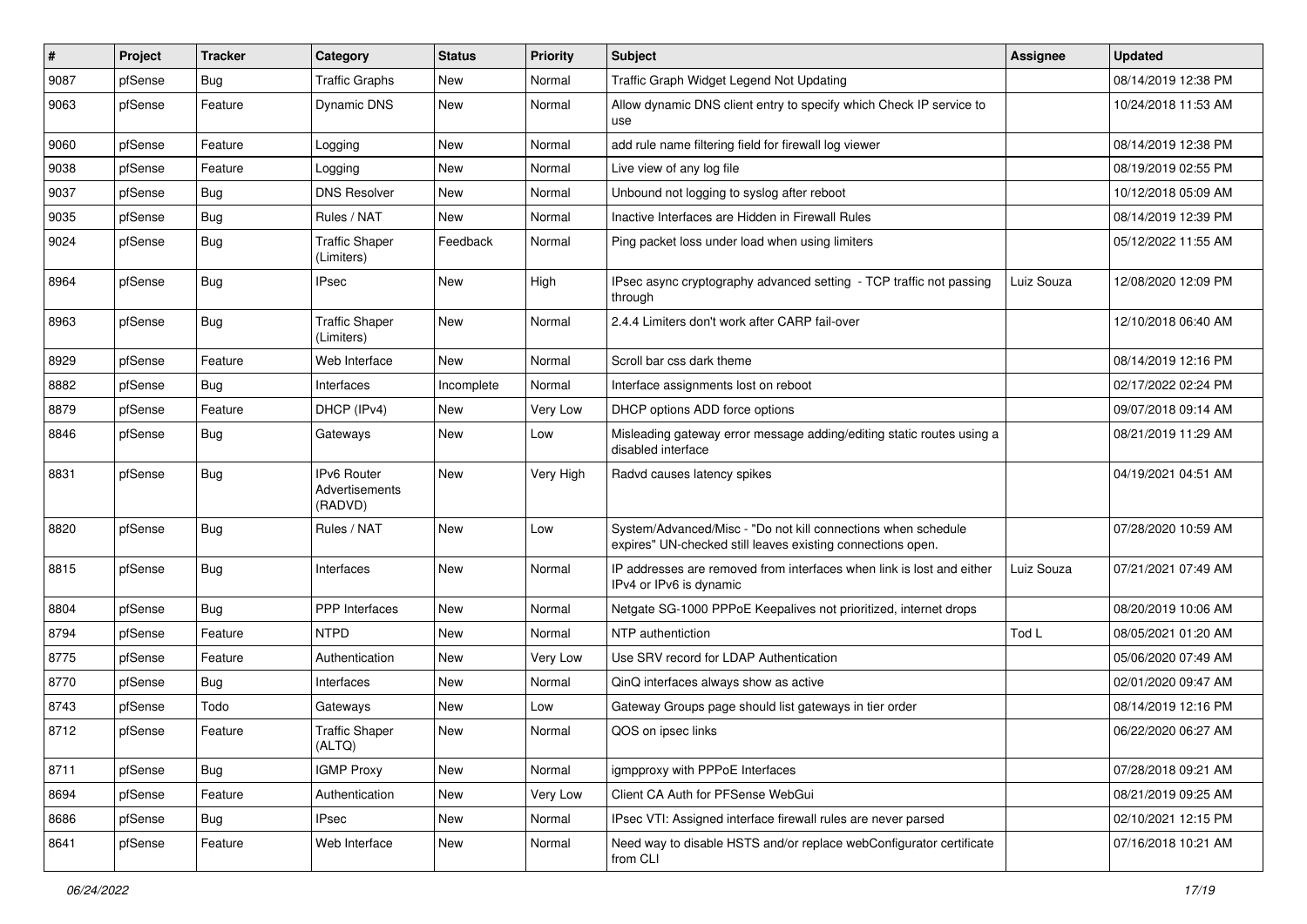| #    | Project | <b>Tracker</b> | Category                        | <b>Status</b> | Priority | <b>Subject</b>                                                                                                          | <b>Assignee</b> | <b>Updated</b>      |
|------|---------|----------------|---------------------------------|---------------|----------|-------------------------------------------------------------------------------------------------------------------------|-----------------|---------------------|
| 8614 | pfSense | Bug            | DHCP (IPv4)                     | New           | Normal   | Cannot remove Additional BOOTP/DHCP Options                                                                             |                 | 08/21/2019 09:15 AM |
| 8611 | pfSense | <b>Bug</b>     | Interfaces                      | In Progress   | Normal   | unable to receive IPv6 RA's on SG-1000, default route lost                                                              | Luiz Souza      | 02/01/2021 03:31 PM |
| 8599 | pfSense | Feature        | Rules / NAT                     | New           | Very Low | IPv6 flow labels                                                                                                        |                 | 07/16/2018 07:36 AM |
| 8576 | pfSense | <b>Bug</b>     | Rules / NAT                     | Feedback      | Low      | pfSense stops passing traffic after some time when using Outbound<br>NAT pool w/ Sticky Address                         |                 | 10/28/2021 01:47 PM |
| 8570 | pfSense | <b>Bug</b>     | <b>XML Parser</b>               | <b>New</b>    | Normal   | Empty (dn)shaper config gets populated with newline                                                                     |                 | 08/20/2019 02:45 PM |
| 8567 | pfSense | <b>Bug</b>     | CARP                            | New           | Normal   | Using IPv6 VIP alias for services may affect CARP IPv6 VIP work                                                         |                 | 06/12/2018 01:26 PM |
| 8566 | pfSense | <b>Bug</b>     | CARP                            | <b>New</b>    | Normal   | Wrong IPv6 source in NS request in case using of IPv6 alias                                                             |                 | 06/12/2018 01:26 PM |
| 8558 | pfSense | Feature        | Web Interface                   | New           | Normal   | Add more table sorting in various UI pages                                                                              |                 | 08/21/2019 09:14 AM |
| 8532 | pfSense | Feature        | OpenVPN                         | <b>New</b>    | Low      | Ability to add metric to pushed routes                                                                                  |                 | 05/22/2018 07:45 AM |
| 8526 | pfSense | <b>Bug</b>     | Interfaces                      | New           | Normal   | DHCP client ignores server replies when 802.1q tagging is used                                                          |                 | 08/14/2019 10:52 AM |
| 8520 | pfSense | Feature        | Interfaces                      | New           | Normal   | Option to auto-renew DHCP on interface with an offline gateway or<br>marked as down                                     |                 | 07/20/2021 11:00 AM |
| 8512 | pfSense | <b>Bug</b>     | <b>PPP</b> Interfaces           | <b>New</b>    | Normal   | PPPoE reconnect fails after interface flap                                                                              |                 | 08/20/2019 10:06 AM |
| 8502 | pfSense | Bug            | Web Interface                   | Confirmed     | Low      | main (top) menu items do not drop down in some cases                                                                    |                 | 07/06/2020 02:39 PM |
| 8500 | pfSense | <b>Bug</b>     | Dynamic DNS                     | New           | Low      | Incorrect categorization of status/info messages from phpDynDNS                                                         |                 | 08/16/2019 12:50 PM |
| 8483 | pfSense | Feature        | <b>Traffic Shaper</b><br>(ALTQ) | New           | Normal   | Allow user to choose order of Queues status                                                                             |                 | 08/21/2019 09:12 AM |
| 8474 | pfSense | Feature        | <b>High Availability</b>        | New           | Low      | Easier Conversion to HA Pair from Existing Non-HA Firewall                                                              |                 | 04/19/2018 11:52 PM |
| 8464 | pfSense | Bug            | Wireless                        | New           | Very Low | Wireless USB card does not connect to WiFi automatically after<br>reboot/halt                                           |                 | 06/19/2020 03:44 AM |
| 8458 | pfSense | Feature        | Dashboard                       | New           | Low      | Allow reordering of interface widget                                                                                    |                 | 08/14/2019 10:52 AM |
| 8435 | pfSense | <b>Bug</b>     | Interfaces                      | New           | Normal   | DHCPv6 unusable in certain circumstances (US AT&T Fiber, etc.)                                                          |                 | 08/14/2019 10:52 AM |
| 8432 | pfSense | <b>Bug</b>     | Dynamic DNS                     | <b>New</b>    | Normal   | Dynamic DNS Client gives an error that it can't find IPv6 address when<br>WAN interface is a LAGG                       |                 | 09/17/2020 05:23 AM |
| 8419 | pfSense | <b>Bug</b>     | Web Interface                   | <b>New</b>    | Normal   | webgui, when menubar is fixed to the top of the screen, the last items<br>of long menus cannot be seen/used.            |                 | 07/19/2018 03:10 PM |
| 8406 | pfSense | <b>Bug</b>     | Dynamic DNS                     | New           | Normal   | DDNS IPV6 Cloudflare Client does not detect PPOE address                                                                |                 | 03/31/2018 11:56 AM |
| 8401 | pfSense | <b>Bug</b>     | Installer                       | New           | Normal   | Issues related to keys representing alphabetic characters specific to<br>Scandinavian languages and to some other keys. |                 | 03/30/2018 11:06 AM |
| 8385 | pfSense | Feature        | Rules / NAT                     | New           | Normal   | Utilize IP addresses from successfully authenticated OpenVPN<br>endpoints to Update Firewall Rules                      |                 | 07/19/2018 03:07 PM |
| 8380 | pfSense | Bug            | OpenVPN                         | New           | Normal   | OpenVPN RADIUS password length is not constant                                                                          | Jim Pingle      | 07/17/2020 11:46 AM |
| 8372 | pfSense | Feature        | Logging                         | New           | Normal   | add gui setting to adjust refresh rate for dynamic firewall logs                                                        |                 | 08/14/2019 10:31 AM |
| 8349 | pfSense | Feature        | <b>Traffic Graphs</b>           | New           | Normal   | Show the actual numerical information (upload/download speeds) in<br>the traffic graph dashboard widget                 | Jared Dillard   | 02/28/2018 09:42 AM |